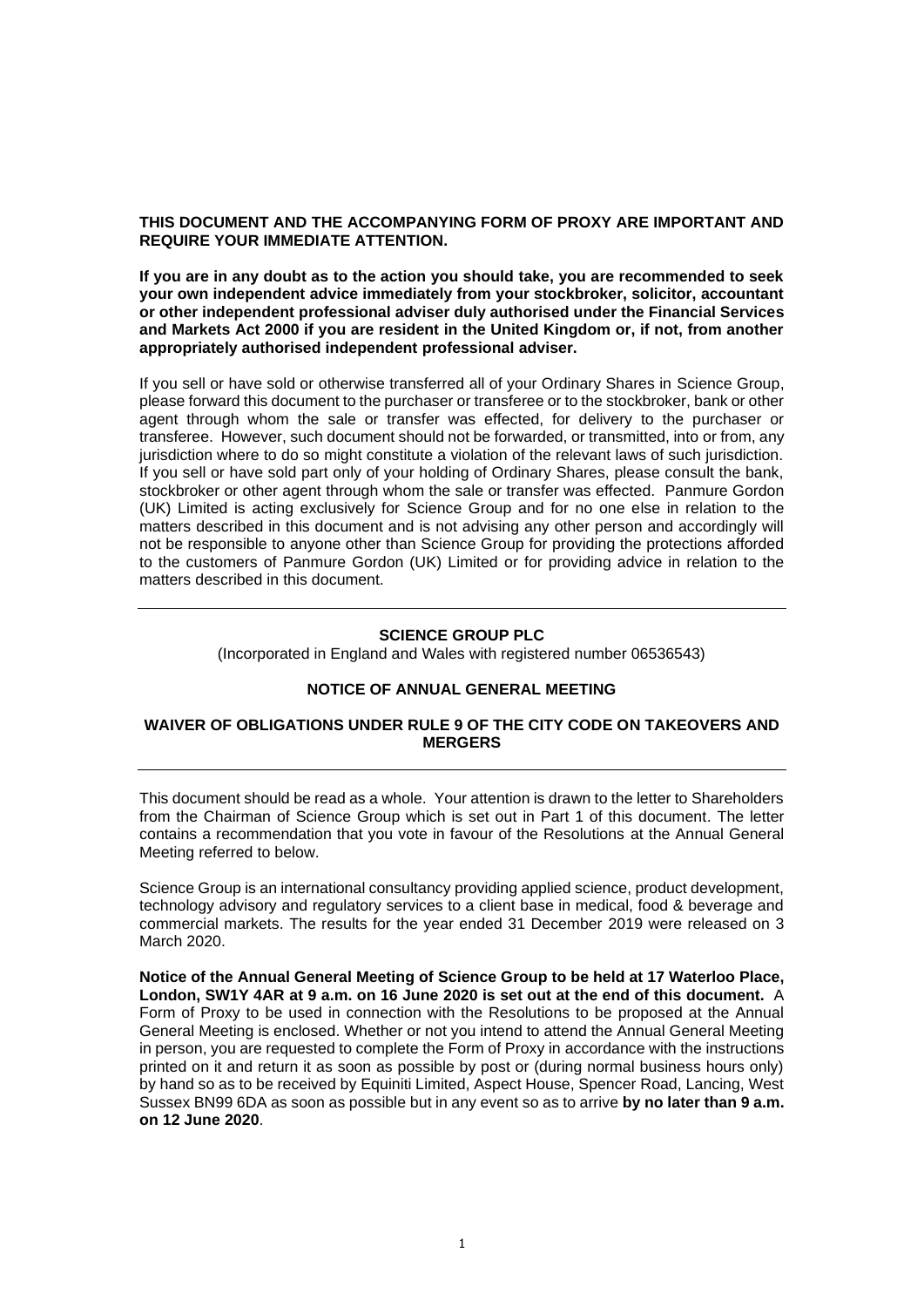## **Letter from the Chairman of Science Group plc**

(Incorporated in England and Wales with registered number 06536543)

## **Directors: Registered Office:**

| Martyn Ratcliffe      | Chairman                       | <b>Harston Mill</b> |
|-----------------------|--------------------------------|---------------------|
| Daniel Edwards        | <b>Group Managing Director</b> | Royston Road        |
| Rebecca Archer        | <b>Finance Director</b>        | Harston             |
| Michael Lacey-Solymar | Senior Independent Director    | Cambridge           |
| David Courtley        | Non-Executive Director         | CB22 7GG            |
|                       |                                | United Kingdom      |

15 May 2020

*To: Shareholders and, for information only, to participants in the Share Option Schemes*

Dear Shareholder,

#### **Annual General Meeting and Waiver of Obligation under Rule 9 of the City Code on Takeovers and Mergers**

This document sets out details of the Company's Annual General Meeting which is to be held at 17 Waterloo Place, London, SW1Y 4AR at 9 a.m. on 16 June 2020. The formal Notice of Annual General Meeting is set out in Part 4 of this document and summary details of the Resolutions to be proposed at the AGM are set out below. You will also find enclosed with this document the audited Annual Report and Financial Statements for the year ended 31 December 2019, which provides consolidated financial information for the Company together with the Chairman's and other reports describing recent progress made by the Company.

The Board is closely monitoring the evolving outbreak of Covid-19. Following the UK Government's introduction of social distancing measures and restrictions on travel and public gatherings of more than two people, Shareholders will not be permitted to attend this year's AGM should those or similar measures remain in place at the time of the meeting. The Board strongly recommends that Shareholders vote using the Form of Proxy in accordance with the notes in Part 5 of this document. The situation is under constant review and we recommend that you continue to monitor the Company's websites and announcements for any updates in relation to the AGM.

#### **Resolutions to be proposed at the AGM**

Resolutions to be proposed at the AGM are as follows:

#### **Resolution 1 (Ordinary Resolution) – Adoption of the Annual Report and Financial Statements for the year ended 31 December 2019**

UK company law requires the Directors to present their Annual Report and Financial Statements for each year for formal adoption by shareholders. The Annual Report and Financial Statements of the Company for the year ended 31 December 2019 have been sent to Shareholders along with this document.

## **Resolution 2 (Ordinary Resolution) – The re-appointment of Grant Thornton UK LLP as auditor to the Company and authority for the Directors to set the auditors' remuneration**

The Company is required to appoint auditors at each AGM at which the accounts are laid before the Company, to hold office until the conclusion of the next such meeting. Grant Thornton UK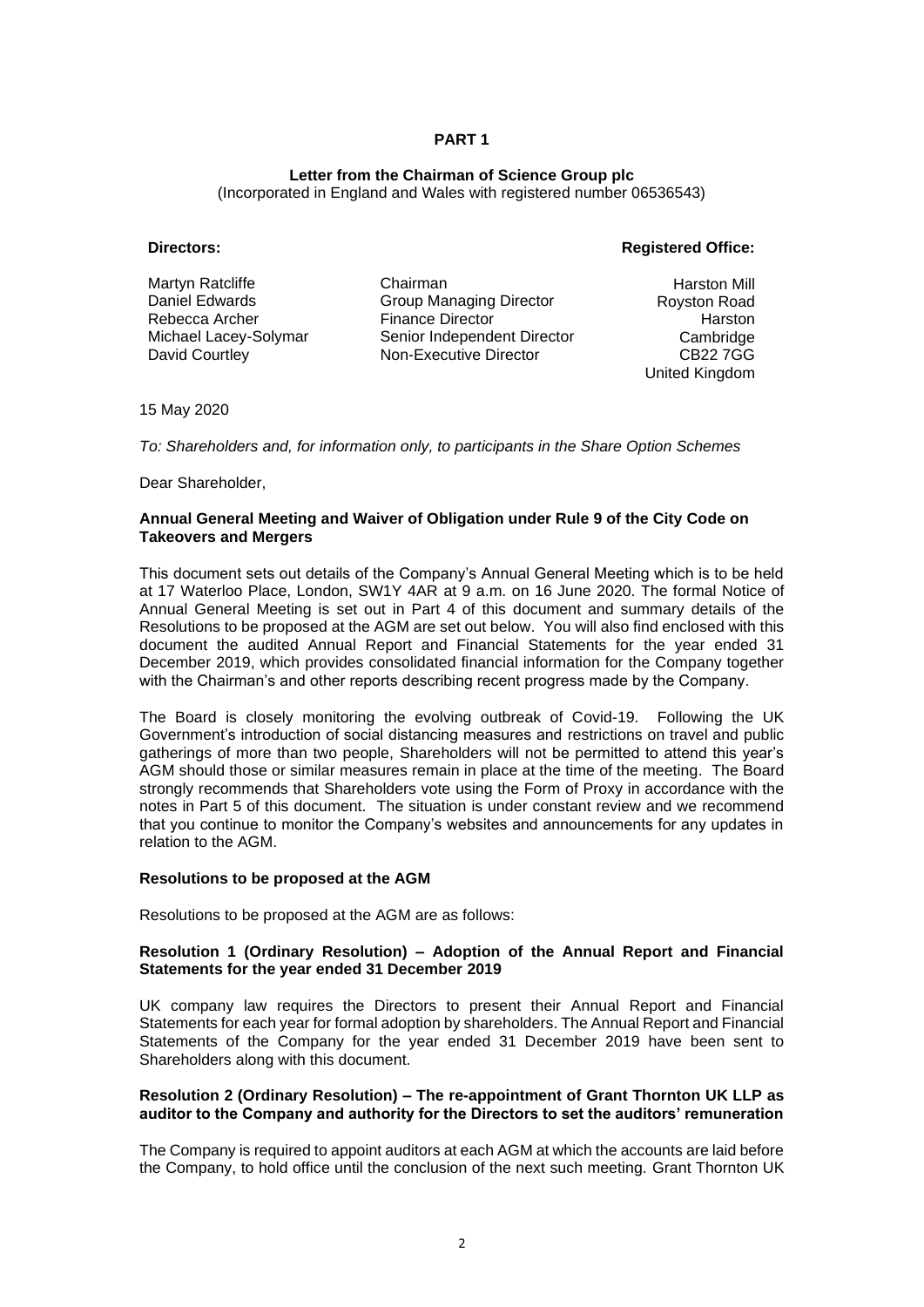LLP was appointed by the Board as external auditors of the Company with effect from 7 May 2020 following a re-tendering process, replacing the Group's previous auditors KPMG LLP.

The KPMG audit fees for the 2019 year end audit were £176,000 (excluding Frontier). The fees for 2017 on a like for like basis were £101,000. The Board considered this fee level to be too high for a business of the Group's size and that the increase from 2017 was both material and disproportionate. Consequently the Board tendered for new auditors and KPMG declined to participate. As a result, KPMG resigned as auditors of the Group with effect from the appointment of Grant Thornton UK LLP.

The Audit Committee has reviewed the independence, effectiveness and objectivity of Grant Thornton UK LLP, on behalf of the Board, who now propose their appointment as auditors of the Company. This Resolution also authorises the Directors, in accordance with standard practice, to negotiate and agree the remuneration of the auditors.

#### **Resolutions 3 and 4 (Ordinary Resolutions) – Re-election of Directors**

The articles of association of the Company require that every Director that has been appointed by the Board since the last annual general meeting or who was not appointed or re-appointed at one of the two preceding annual general meetings must retire from office at the AGM and may offer themselves for re-election.

Therefore Daniel Edwards and Rebecca Archer are retiring and standing for re-election at the AGM. Daniel Edwards is the Group Managing Director and Rebecca Archer is the Finance Director. The Board has reviewed the performance of each and considers that they continue to make effective and valuable contributions to the Board and to demonstrate commitment to the role.

Brief biographies of the Directors are available on the Company's website [\(www.sciencegroup.com\)](http://www.sciencegroup.com/) and described in the Annual Report.

#### **Resolution 5 (Ordinary Resolution) – Authority to allot shares**

Resolution 6 gives the Directors authority to allot Ordinary Shares up to an aggregate nominal amount of £41,678.58 being an amount equal to approximately one tenth of the Company's issued share capital (excluding treasury shares) as at 13 May 2020 (being the latest practicable date prior to the publication of this document).

The authorities granted under this Resolution will expire at the conclusion of the next AGM or, if earlier, 30 June 2021. This authority would replace an existing similar authority granted at the annual general meeting held on 24 April 2019.

## **Resolution 6 (Special Resolution) – Dis-application of pre-emption rights**

If the Directors wish to allot shares or other equity securities for cash, the Companies Act 2006 requires that such shares or other equity securities are offered first to existing Shareholders in proportion to their existing shareholding. This Resolution asks Shareholders to grant the Directors authority to:

- (a) allot equity securities up to an aggregate nominal value of £41,678.58 (being approximately 10 per cent. of the Company's issued ordinary share capital (excluding treasury shares) as at 13 May 2020); and
- (b) sell treasury shares for cash up to an aggregate nominal value equal to the nominal value of the treasury shares held by the Company at the date of any such sales,

without first offering the securities to existing Shareholders.

The authority will expire at the conclusion of the next AGM or, if earlier, 30 June 2021. The authority provides the Company with the flexibility to allot shares or other securities for cash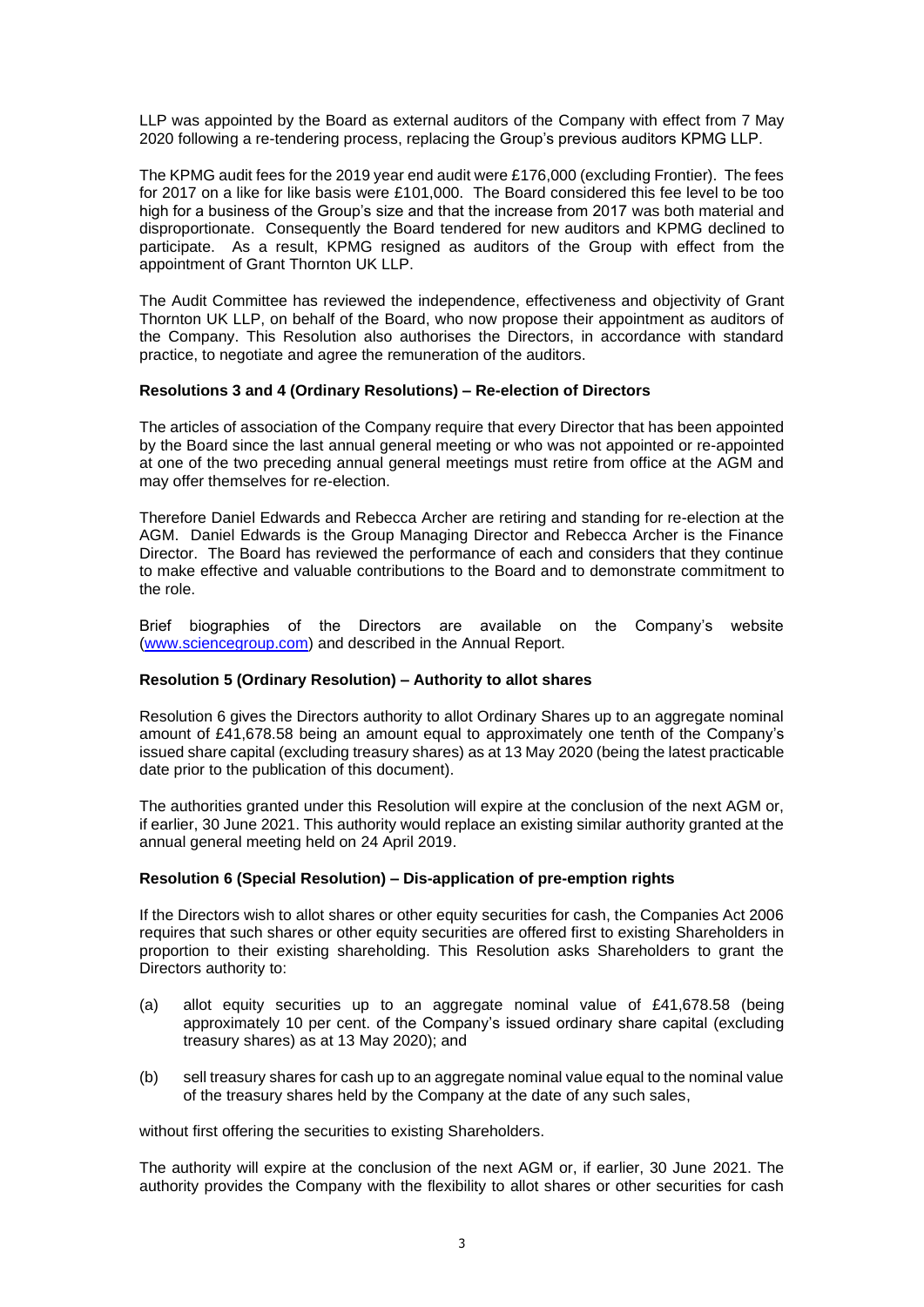and to sell existing treasury shares without first offering the securities to existing Shareholders; however the authority will only be exercised if the Directors consider it to be in the best interests of the Company at the time. The authority is being sought to allow maximum flexibility and should not be taken as an indication of the Directors' intentions.

This authority would replace an existing similar authority granted at the annual general meeting held on 24 April 2019.

#### **Resolution 7 (Ordinary Resolution) – Buyback Authority**

The Company is seeking authority to purchase up to 4,167,858 Ordinary Shares representing approximately 10 per cent. of the Company's issued ordinary share capital (excluding treasury shares) as at 13 May 2020 (being the latest practicable date prior to the publication of this document) at, or between, the minimum and maximum prices specified in this Resolution. Where used by the Directors, this power would be used only after careful consideration, having taken into account market conditions prevailing at that time, the investment needs of the Company, its opportunities for expansion and its overall financial position. The Directors would exercise the authority to purchase Ordinary Shares only if they considered it to be in the best interest of Shareholders and if the purchase could be reasonably expected to result in an increase in earnings per share. The grant of this authority is conditional upon the passing of Resolution 8 below.

Under the Companies Act 2006, the Company is allowed to hold its own shares in treasury following a buyback instead of cancelling them. Such shares may be resold for cash or used for the purpose of employee share schemes but all rights attaching to them, including voting rights and any right to receive dividends, are suspended whilst they are held in treasury. Accordingly, if the Directors exercise the authority conferred by Resolution 7, the Company will have the option of holding these shares in treasury, rather than cancelling them.

The authority sought at the AGM will expire at the conclusion of the next annual general meeting of the Company or, if earlier, 30 June 2021.

## **Resolution 8 (Ordinary Resolution of Independent Shareholders) – Panel Waiver in relation to Buyback Authority**

The authority granted under Resolution 7 is conditional on the passing of this Resolution. Rule 9 of the City Code stipulates, *inter alia*, that if (a) a person acquires, whether by a series of transactions over a period of time or not, an interest in shares which (taken together with shares in which persons acting in concert with him are interested) carry 30 per cent. or more of the voting rights of a company which is subject to the City Code; or (b) a person, together with persons acting in concert with him, is interested in shares which in the aggregate carry not less than 30 per cent. of the voting rights of such a company but does not hold shares carrying more than 50 per cent. of such voting rights and such person, or any person acting in concert with him, acquires an interest in any other shares which increases the percentage of the voting rights in which he is interested; such person will normally be required by the Panel to make a mandatory offer to shareholders of that company to acquire the balance of the equity share capital of that company not held by such person or group of persons acting in concert with him. An offer under Rule 9 must be made in cash (or be accompanied by a cash alternative) and be not less than the highest price paid by the person required to make the offer, or any person acting in concert with him, for any interest in shares in the company during the twelve months prior to the announcement of the offer.

Under Rule 37 of the City Code, when a company purchases its own voting shares, any resulting increase in the percentage of shares carrying voting rights in which a person or group of persons acting in concert is interested will be treated as an acquisition for the purpose of Rule 9 (although a shareholder who is neither a director nor deemed to be acting in concert with a director will not normally incur an obligation to make an offer under Rule 9).

The aggregate shareholding interest of Martyn Ratcliffe in the Company as at 13 May 2020, being the latest practicable date prior to the publication of this Circular, was 13,412,906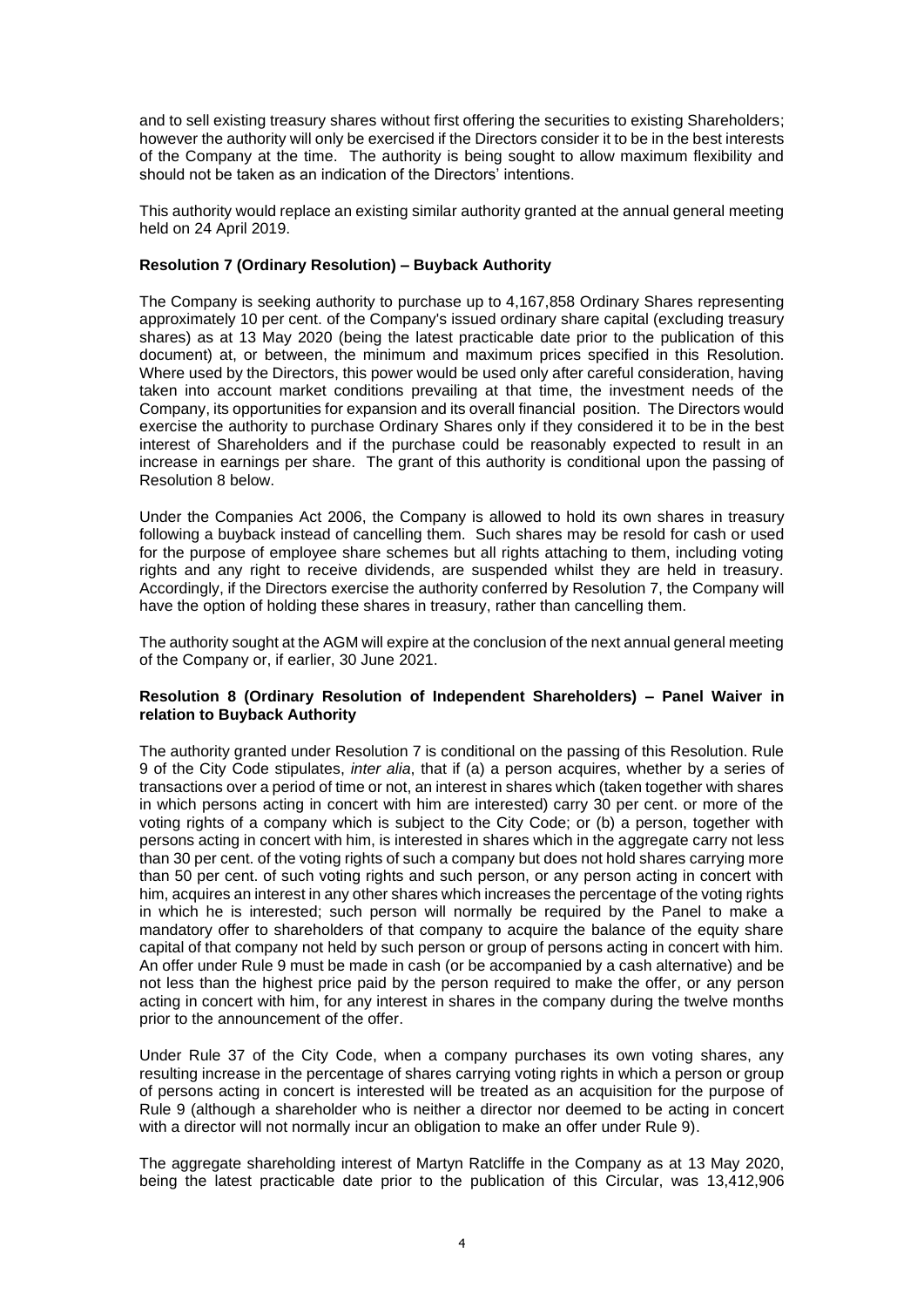Ordinary Shares, representing 32.18 per cent. of the issued share capital of the Company (excluding treasury shares).

Martyn Ratcliffe's aggregate shareholding would be increased as a result of market purchases under the authority granted by the Buyback Resolution (provided no shares are acquired from Martyn Ratcliffe pursuant to the buyback).

If the Company were to exercise the authority granted by the Buyback Resolution in full then the resulting reduction in the Company's issued share capital would increase the percentage voting rights of Martyn Ratcliffe to 35.76 per cent. (provided no shares are acquired from Martyn Ratcliffe pursuant to the buyback) of the issued share capital (excluding any shares held in treasury and assuming that there were no further issues of Ordinary Shares).

Following an application by the Independent Directors, the Panel has agreed, subject to the approval of the Waiver Resolution on a poll by Independent Shareholders at the AGM, to grant the Panel Waiver. The effect of the Panel Waiver, if approved by Independent Shareholders, would be that the obligation that would otherwise arise for Martyn Ratcliffe to make a mandatory offer under Rule 9 of the City Code due to the increase in his aggregate holding resulting from the purchase by the Company of its own Ordinary Shares pursuant to the authority granted by the Buyback Resolution would be waived. The granting of the Waiver Resolution will not restrict Martyn Ratcliffe from making an offer for the Company.

The Waiver Resolution to approve the Panel Waiver is subject to the approval of the Independent Shareholders on a poll and each Independent Shareholder will be entitled to one vote for each Ordinary Share held.

#### **Intentions of Martyn Ratcliffe**

Martyn Ratcliffe has confirmed to the Company that he is not proposing, following any increase in his aggregate holding as a result of a purchase of Ordinary Shares by the Company pursuant to the Buyback Authority, to seek any change in the composition of the Board or in the general nature or any other aspect of the Company's business, including its continued admission to AIM.

Martyn Ratcliffe has confirmed that he does not have any intention to change the Company's business, R&D functions, the location and function of the Company's HQ, the locations of the Company's places of business, the Company's employment conditions, balance of skills and functions or the Company's pension schemes (specifically with regard to the Company's contributions into the pension schemes and the admission of new members), or the continued employment of its employees and management (and those of its subsidiaries) associated with the exercise of the Buyback Authority nor will there be any redeployment of the fixed assets of the Company as a result of the exercise of the Buyback Authority.

Martyn Ratcliffe has not taken part in any decision of the Board relating to the Panel Waiver. Martyn Ratcliffe is not permitted to vote his Ordinary Shares on the Panel Waiver.

For the avoidance of doubt, nothing in these undertakings prevents the Board from continuing its normal course of business which may or may not include some of the items set out in this paragraph.

#### **Resolution 9 (Ordinary Resolution) – Amendment to PSP Scheme**

Resolution 9 seeks approval for the Company to amend the PSP Scheme by extending the definition of Grant Period from 42 calendar days to 90 calendar days. This will assist the administration of the PSP Scheme by extending the Grant Period beyond the summer period when relevant staff take annual leave.

A copy of the PSP Scheme rules and proposed amendments will be available for inspection during normal business hours on any weekday (except Saturdays, Sundays and public holidays) at the offices of Panmure Gordon (UK) Limited at One New Change, London, EC4M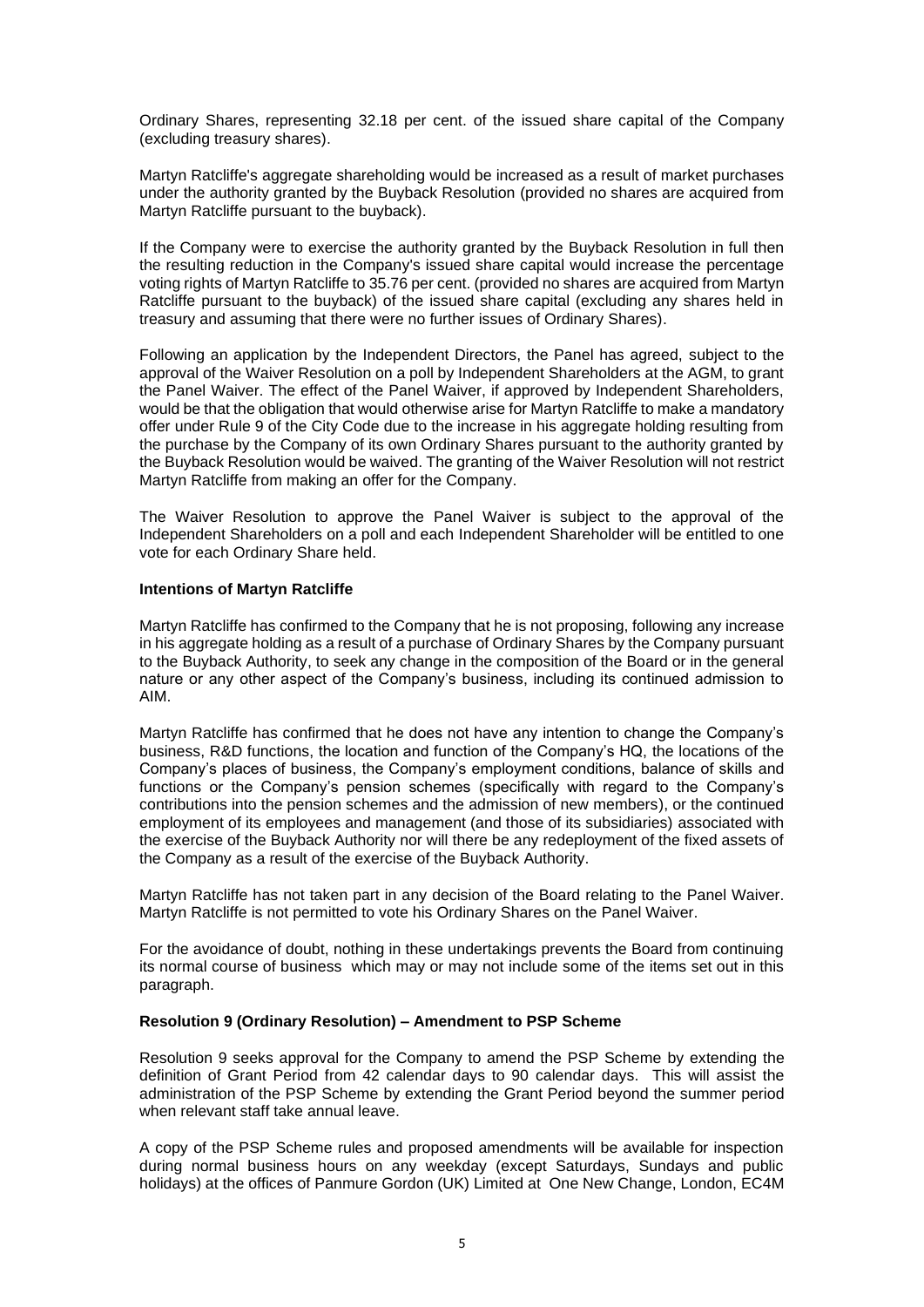9AF and on the Company's website [\(www.sciencegroup.com\)](http://www.sciencegroup.com/) from the date of this Circular until the conclusion of the AGM, and at the AGM itself.

## **Resolution 10 (Ordinary Resolution) – Exceptional grants of share options**

As anticipated at the time of the Company's acquisition of Frontier Smart Technologies Group Limited, the Company has made exceptional one-off grants to key senior Frontier employees totalling 254,400 options under the PSP Scheme. Resolution 10 seeks approval for these grants of share options to be deemed incremental to the plan limit defined in the PSP Scheme.

#### **Resolution 11 (Special Resolution) – Amendment to Company's Articles of Association**

Resolution 11 seeks approval to amend the Articles to allow the Chairman to adjourn a general meeting to a different time and/or place before the start of a meeting. The impact of Covid-19 has led the Board to conclude that it would be beneficial for the Chairman to have such additional flexibility should circumstances arise where it would be prudent to adjourn a meeting

A copy of the Articles and proposed amendments will be available for inspection during normal business hours on any weekday (except Saturdays, Sundays and public holidays) at the offices of Panmure Gordon (UK) Limited at One New Change, London, EC4M 9AF and on the Company's website [\(www.sciencegroup.com\)](http://www.sciencegroup.com/) from the date of this Circular until the conclusion of the AGM, and at the AGM itself.

#### **Action to be taken**

Shareholders will find enclosed a Form of Proxy for use in connection with the AGM. Whether or not Shareholders intend to be present at the AGM, they are requested to complete and return the Form of Proxy as soon as possible and, in any event, so as to be received by Equiniti Limited, Aspect House, Spencer Road, Lancing, West Sussex BN99 6DA not later than 9 a.m. on 12 June 2020. The Form of Proxy can be posted free of charge from inside the United Kingdom.

Completion of a Form of Proxy does not prevent you from attending the AGM and voting in person. However, as previously stated, if the current or similar restrictions on public gatherings remain in place, Shareholders will not be permitted to attend the AGM and the Board therefore urges all Shareholdres to complete the Form of Proxy.

#### **Recommendation**

The Board considers that the Resolutions are fair and reasonable and in the best interests of Shareholders as a whole (save that Martyn Ratcliffe has not taken part in any decision of the Board relating to the Panel Waiver).

Accordingly, the Board unanimously recommends that Shareholders vote in favour of Resolutions 1 to 7 and 9 to 11 to be proposed at the Annual General Meeting as they intend to do in respect of their own beneficial holdings of Ordinary Shares which on 13 May 2020 (the latest practicable date prior to the publication of this document) amounted in aggregate to 13,926,906 Ordinary Shares, representing approximately 33.42 per cent. of the current issued ordinary share capital of Science Group (excluding treasury shares). It should be emphasised that Resolution 7 is conditional upon the approval of Resolution 8.

Further, the Independent Directors (which exclude Martyn Ratcliffe), who have been so advised by Panmure Gordon, consider that the Panel Waiver is fair and reasonable and is in the best interests of the Independent Shareholders and the Company as a whole. In providing its advice to the Independent Directors, Panmure Gordon has taken into account the Independent Directors' commercial assessments. Accordingly, the Independent Directors unanimously recommend that the Independent Shareholders vote in favour of Resolution 8 to be proposed at the Annual General Meeting as they intend to do in respect of their own beneficial holdings of Ordinary Shares which on 13 May 2020 (the latest practicable date prior to the publication of this document) amounted in aggregate to 514,000 Ordinary Shares, representing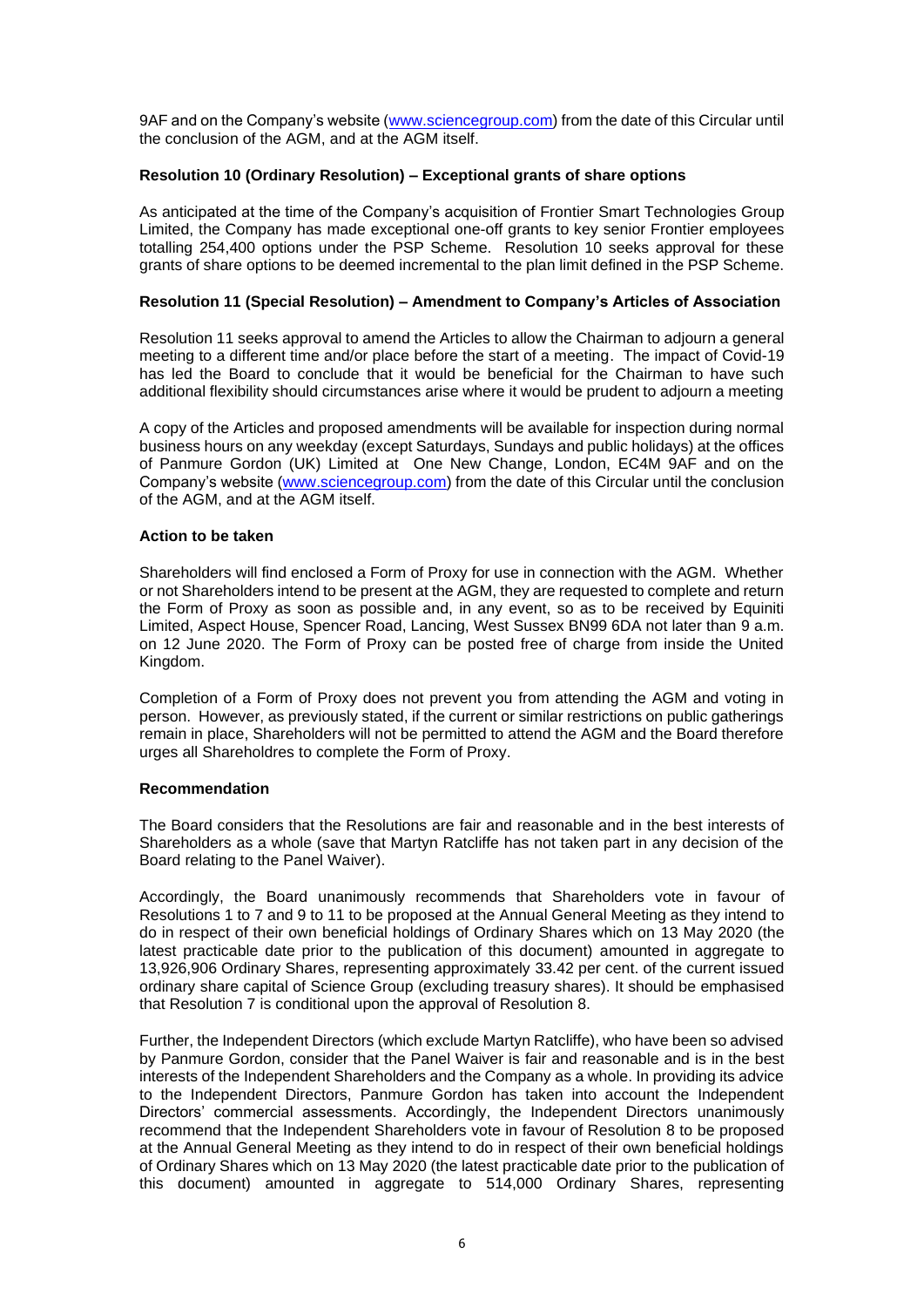approximately 1.23 per cent. of the current issued ordinary share capital of Science Group (excluding treasury shares) and approximately 1.24 per cent. of the current issued ordinary share capital of Science Group (excluding treasury shares) eligible to vote on Resolution 9.

Yours faithfully

# **Martyn Ratcliffe**

Chairman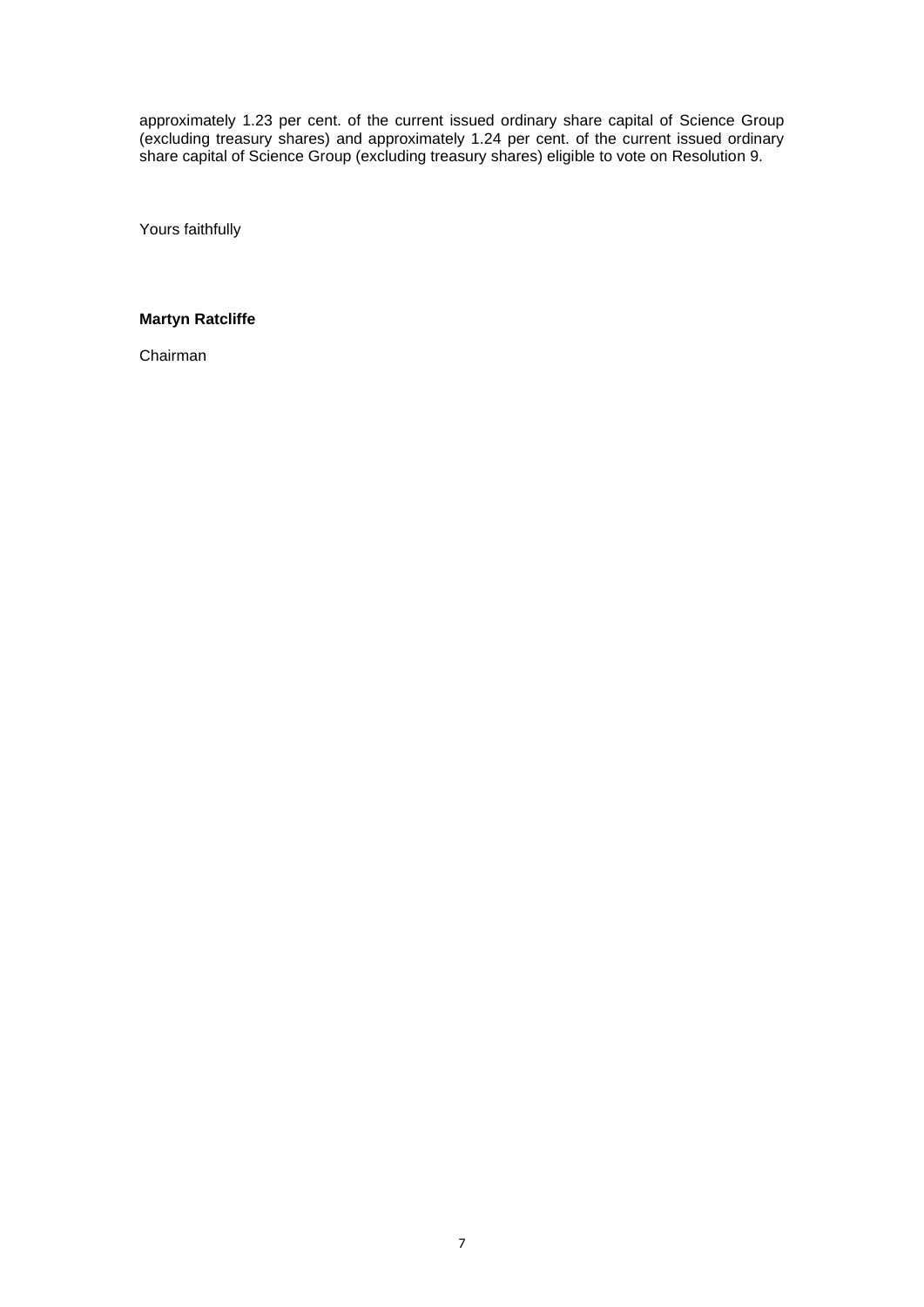## **ADDITIONAL INFORMATION**

#### **1 Responsibility**

The Directors, whose names appear in paragraph 2 below, accept responsibility for the information contained in this document (including any expressions of opinion), other than that representing the recommendation relating to the Panel Waiver for which the Independent Directors accept responsibility. To the best of the knowledge and belief of the Directors and, in respect of the recommendation relating to the Panel Waiver, the Independent Directors, (who have taken all reasonable care to ensure that such is the case) the information contained in this document is in accordance with the facts and does not omit anything likely to affect the import of such information.

Martyn Ratcliffe accepts responsibility for the information about himself contained in this document (including any expressions of opinion). To the best of the knowledge and belief of Martyn Ratcliffe (who has taken all reasonable care to ensure that such is the case) the information about Martyn Ratcliffe contained in this document is in accordance with the facts and does not omit anything likely to affect the import of such information.

#### **2 Directors**

2.1 The Directors of Science Group and their principal functions are:

| <b>Name</b>           | <b>Position</b>             |
|-----------------------|-----------------------------|
| Martyn Ratcliffe      | Chairman                    |
| Daniel Edwards        | Group Managing Director     |
| Rebecca Archer        | Finance Director            |
| Michael Lacey-Solymar | Senior Independent Director |
| David Courtley        | Non-Executive Director      |

2.2 The registered office of Science Group, and the business address of each of the Directors of Science Group, is Harston Mill, Royston Road, Harston, Cambridge, CB22 7GG. Science Group was incorporated in England and Wales on 17 March 2008 with registered number 06536543.

# **3 Martyn Ratcliffe**

- 3.1 Martyn Ratcliffe was appointed Chairman on 15 April 2010 following his investment in Science Group. He was Chairman of Microgen plc from 1998 to 2016 and Chairman of RM plc from 2011 to 2013. He was previously Senior Vice President of Dell Computer Corporation responsible for EMEA. He has a degree in Physics from the University of Bath and an MBA from City University, London.
- 3.2 The business address of Martyn Ratcliffe for the purposes of this document is that of the Company.

# **4 Interests and Dealings**

4.1 As at the close of business on 13 May 2020 (being the latest practicable date prior to the publication of this document), the interests of Martyn Ratcliffe and the Independent Directors and their immediate families, and the interests of persons connected with them (within the meaning of sections 252 to 255 of the Companies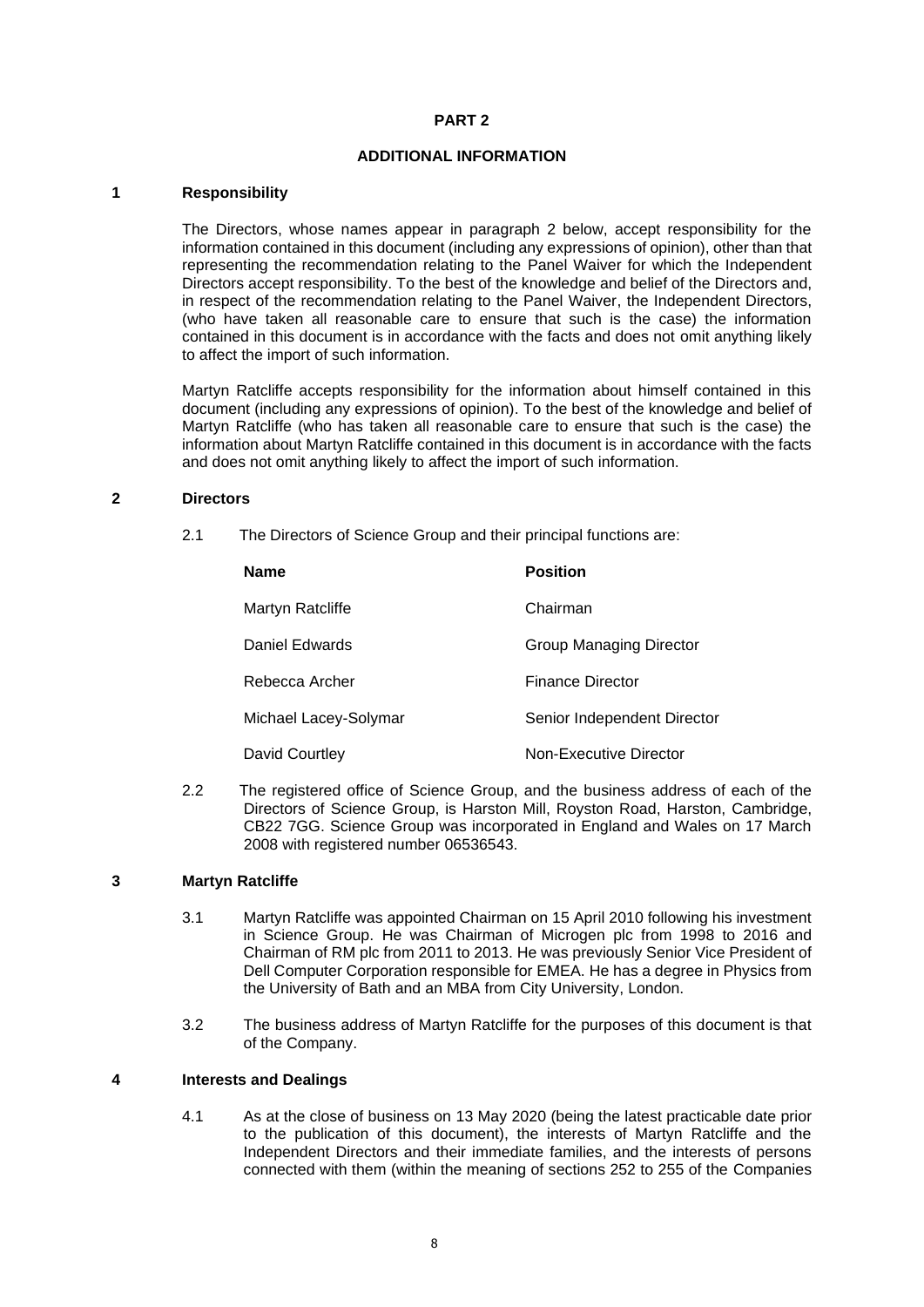Act 2006) in the issued share capital of the Company (excluding interests under the Share Option Schemes), were as set out below:

| <b>Name</b>           | <b>Number of Ordinary Shares</b> |
|-----------------------|----------------------------------|
| Martyn Ratcliffe      | 13,412,906                       |
| Daniel Edwards        | 74,000                           |
| Rebecca Archer        | 65,000                           |
| Michael Lacey-Solymar |                                  |
| David Courtley        | 375,000                          |

4.2 As at 13 May 2020 (being the latest practicable date prior to the publication of this document), the interests of Martyn Ratcliffe and the Independent Directors in options and awards under the Share Option Schemes were as follows:

| Name of<br>holder            | Date of<br>grant | <b>Share</b><br><b>Scheme</b> | <b>Exercise</b><br>price<br>(pence) | <b>Exercise</b><br>period    | <b>Number</b><br>οf<br><b>Ordinary</b><br><b>Shares</b> |
|------------------------------|------------------|-------------------------------|-------------------------------------|------------------------------|---------------------------------------------------------|
| Martyn<br>Ratcliffe          |                  |                               |                                     |                              |                                                         |
| Daniel<br>Edwards            | 3 Sept<br>2015   | <b>PSP Scheme</b>             | 1.0 pence                           | 3 Sept 2018 -<br>3 Sept 2025 | 25,000                                                  |
|                              | 12 Aug<br>2016   | <b>PSP Scheme</b>             | 1.0 pence                           | 12 Aug 2019 -<br>12 Aug 2026 | 25,000                                                  |
|                              | 6 Sep<br>2017    | <b>PSP Scheme</b>             | 1.0 pence                           | 6 Sep 2020 -<br>6 Sep 2027   | 25,000                                                  |
|                              | 14 May<br>2018   | <b>PSP Scheme</b>             | 1.0 pence                           | 14 May 2023 -<br>14 May 2028 | 250,000                                                 |
|                              | 1 Oct<br>2019    | <b>PSP Scheme</b>             | 1.0 pence                           | 1 Oct 2022 -<br>1 Oct 2029   | 125,000                                                 |
| Rebecca<br>Archer            | 6 Sep<br>2017    | <b>PSP Scheme</b>             | 1.0 pence                           | 6 Sep 2020 -<br>6 Sep 2027   | 25,000                                                  |
|                              | 14 May<br>2018   | <b>PSP Scheme</b>             | 1.0 pence                           | 14 May 2023 -<br>14 May 2028 | 100,000                                                 |
|                              | 1 Oct<br>2019    | <b>PSP Scheme</b>             | 1.0 pence                           | 1 Oct 2022 -<br>1 Oct 2029   | 25,000                                                  |
| Michael<br>Lacey-<br>Solymar |                  |                               |                                     |                              |                                                         |
| David<br>Courtley            |                  |                               |                                     |                              |                                                         |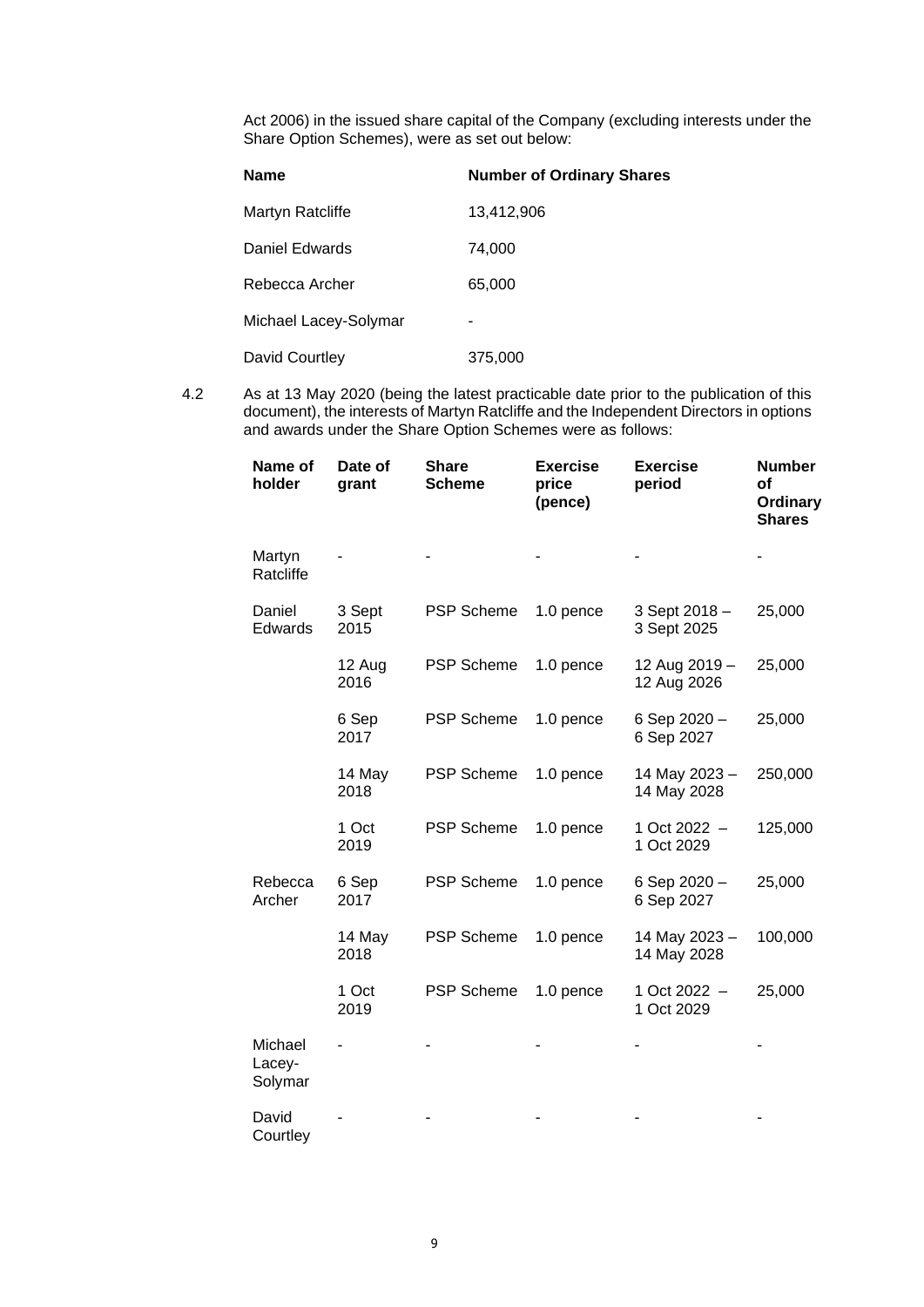4.3 The table below sets out the Ordinary Shares purchased by the Company through Panmure Gordon or Liberum between 26 March 2019 and 13 May 2020 (being the latest practicable date prior to the publication of this document).

| Date of purchase  | Number of<br><b>Ordinary Shares</b><br>purchased | <b>Highest</b><br><b>Price</b> | Lowest<br><b>Price</b> | Average<br><b>Price</b> |
|-------------------|--------------------------------------------------|--------------------------------|------------------------|-------------------------|
| 03 September 2019 | 2,000                                            | 186.5p                         | 186.5p                 | 186.5p                  |
| 16 September 2019 | 2,000                                            | 190.0p                         | 190.0p                 | 190.0p                  |
| 17 September 2019 | 2,000                                            | 192.0p                         | 192.0p                 | 192.0p                  |
| 30 September 2019 | 6,913                                            | 191.36p                        | 191.36p                | 191.36p                 |
| 7 October 2019    | 9,000                                            | 189.68p                        | 189.68p                | 189.68p                 |
| 31 October 2019   | 10,000                                           | 193.25p                        | 193.25p                | 193.25p                 |
| 25 November 2019  | 10,000                                           | 235.0p                         | 235.0p                 | 235.0p                  |
| 26 November 2019  | 10,000                                           | 229.8p                         | 229.8p                 | 229.8p                  |
| 18 March 2020     | 5,000                                            | 180.0p                         | 180.0p                 | 180.0p                  |
| 19 March 2020     | 5,000                                            | 180.0p                         | 180.0p                 | 180.0p                  |
| 5 May 2020        | 5,000                                            | 190.0p                         | 190.0p                 | 190.0p                  |
| 6 May 2020        | 6,861                                            | 195.0p                         | 195.0p                 | 195.0p                  |

- 4.4 Other than as disclosed in this paragraph 4, during the period of twelve months immediately prior to 13 May 2020 (being the latest practicable date prior to the publication of this document), there have been no dealings in relevant securities nor have any relevant securities been borrowed or lent by the Company or Martyn Ratcliffe or the Independent Directors (or their immediate families or persons connected with them).
- 4.5 Other than as disclosed in this paragraph 4, as at 13 May 2020 (being the latest practicable date prior to the publication of this document) neither Martyn Ratcliffe, nor any Independent Director, nor any person acting in concert with the Company or Martyn Ratcliffe or the Independent Directors, no pension fund of the Company, no employee benefit trust of the Company or any connected advisers to anyone acting in concert with the Company, or any person controlling, controlled by or under the same control as any such connected advisers (other than an exempt principal trader or an exempt fund manager) is interested in, or has any right to subscribe for, any relevant securities or has any short position (whether conditional or absolute and whether in the money or otherwise) in respect of the relevant securities, any agreement to sell or any delivery obligation or right to require another person to purchase or take delivery of or in any Ordinary Share.
- 4.6 Any market or off market purchases of relevant securities by the Company would be made from the Company's distributable reserves and there are no financing arrangements in place. As such, there is no arrangement relating to the purchase of relevant securities where the payment of interest on, repayment of or security for any liability (contingent or otherwise) is dependent to any significant extent on the business of the Company.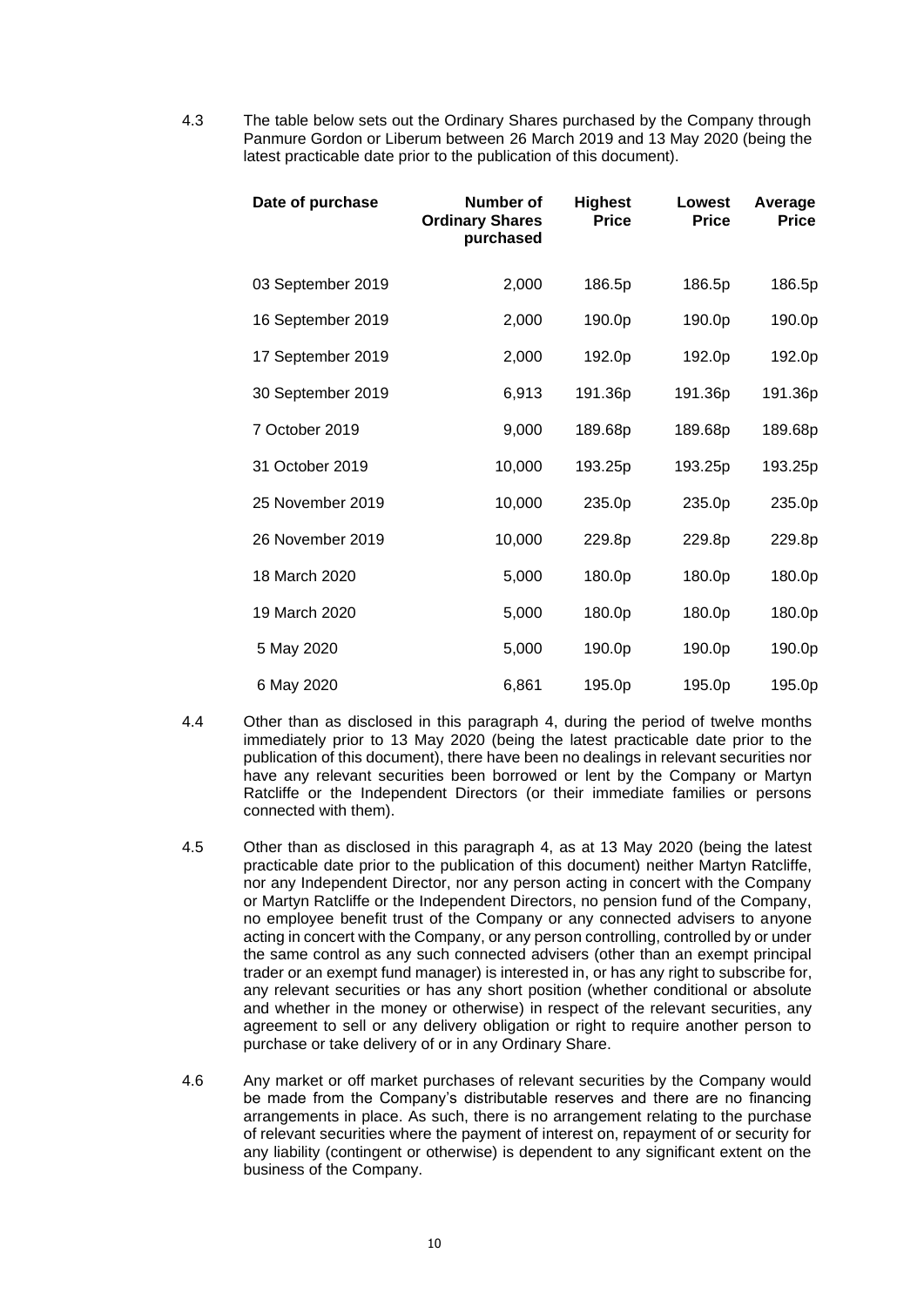- 4.7 In this paragraph 4 references to:
	- (i) "control" means a holding, or aggregate holdings, of shares carrying 30 per cent. or more of the voting rights attributable to the share capital of a company which are currently exercisable at a general meeting, irrespective of whether or not the holding(s) give(s) de facto control; and
	- (ii) "relevant securities" means Ordinary Shares and securities convertible into, rights to subscribe for, derivatives referred to, short positions (including a short position under a derivative) and options (including traded options) in respect of, Ordinary Shares.

## **5 Major interests in shares**

As at 13 May 2020 (being the latest practicable date prior to the publication of this document) the Company is aware of the following existing Shareholders (other than any Director or member of senior management) who by virtue of the notifications made to it pursuant to the Act and/or the Disclosure Guidance and Transparency Rules, are interested, directly or indirectly, in 3 per cent. or more of the Company's issued share capital:

|                                      | As at 13 May 2020                   |                                |  |
|--------------------------------------|-------------------------------------|--------------------------------|--|
| <b>Name</b>                          | Number of<br><b>Ordinary Shares</b> | Percentage of<br>voting rights |  |
| <b>Canaccord Genuity Group Inc</b>   | 7,429,529                           | 17.87%                         |  |
| <b>Ruffer LLP</b>                    | 4,986,074                           | 11.99%                         |  |
| <b>Otus Capital Management</b>       | 3,213,514                           | 7.73%                          |  |
| Herald Investment Management Limited | 1,669,950                           | 4.02%                          |  |
| Charles Stanley & Co Limited         | 1,322,565                           | 3.18%                          |  |

#### **6 Service contracts and letters of appointment of the Directors**

## 6.1 **Directors**

Each Director has a service agreement or letter of appointment with Science Group. The terms are set out below:

- (i) Martyn Ratcliffe was appointed by the Company as Chairman of the Board of the Company pursuant to a letter of appointment which was entered into with effect from 15 April 2010 between the Company and Martyn Ratcliffe which is subject to termination by either party by giving not less than six months' notice in writing. As at the date of this document, Martyn Ratcliffe is entitled to annual fees of £385,000. Martyn Ratcliffe does not receive any employee benefits and does not participate in the Company's executive bonus scheme.
- (ii) Daniel Edwards was appointed as a director pursuant to a service contract dated 24 April 2019, which is subject to termination upon six months' notice by either party. The agreement provides for membership of a private medical insurance scheme, permanent health insurance, life assurance cover and pension contributions. As at the date of this document, Daniel Edwards' annual salary is £210,000. As at the date of this document, Daniel Edwards is entitled to participate in the Company's executive bonus scheme under which an amount of up to 30 per cent of his base salary is payable for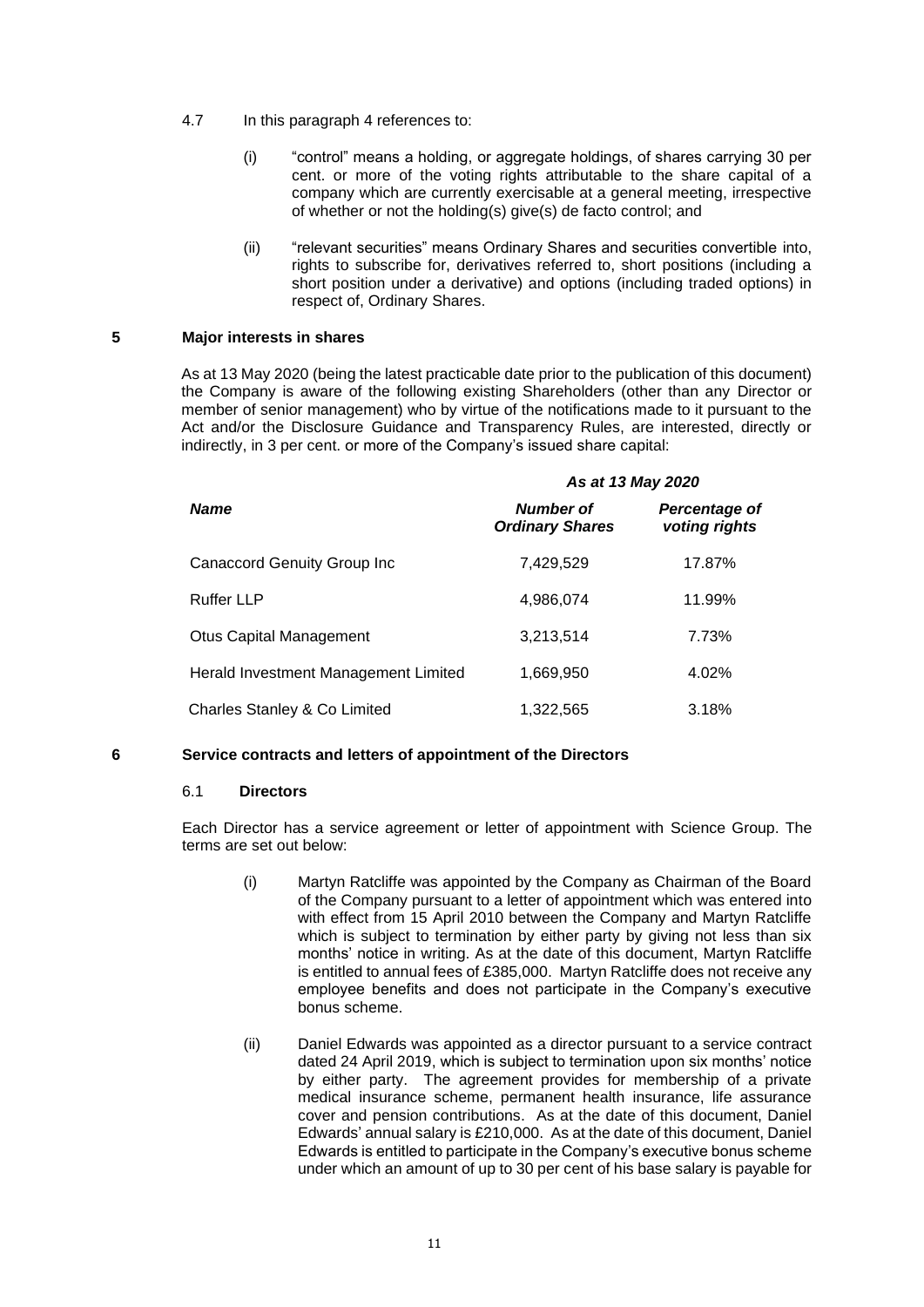"on target" performance. The criteria for the bonus scheme are set by, and any payments under the bonus scheme are subject to the approval of, the Company's remuneration committee.

- (iii) Rebecca Archer has entered into a service contract with the Company dated 1 February 2014, which is subject to termination upon six months' notice by either party. The agreement provides for membership of a private medical insurance scheme, permanent health insurance, life assurance cover and pension contributions. As at the date of this document, Rebecca Archer's annual salary is £175,000. As at the date of this document, Rebecca Archer is entitled to participate in the Company's executive bonus scheme under which an amount of up to 30 per cent of her base salary is payable for "on target" performance. The criteria for the bonus scheme are set by, and any payments under the bonus scheme are subject to the approval of, the Company's remuneration committee.
- (iv) Michael Lacey-Solymar was re-appointed by the Company as a nonexecutive director pursuant to a letter of appointment which was entered into with effect from 11 October 2015 between the Company and Michael Lacey-Solymar for a period of 3 years, which will automatically renew for further, consecutive periods of 3 years up to an aggregate of 9 years, subject to termination by either party by giving not less than 3 months' notice in writing. Michael Lacey-Solymar is entitled to annual fees of £45,000.
- (v) David Courtley was re-appointed by the Company as a non-executive director pursuant to a letter of appointment which was entered into with effect from 15 April 2016 between the Company and David Courtley for a period of three years, which will automatically renew for further, consecutive periods of 3 years up to an aggregate of 9 years, subject to termination by either party by giving not less than three months' notice in writing. David Courtley is entitled to annual fees of £40,000. As previously announced, David Courtley will be retiring from the Board prior to the AGM.
- 6.2 Save as disclosed above, there are no service contracts or letters of appointment in force between any Director or proposed director of Science Group and Science Group or any of its Subsidiaries and no such contract, save as disclosed above, has been entered into or amended during the last six months preceding the date of this document.
- 6.3 Save as mentioned in paragraph 6, there are no entitlements to commissions, profit sharing arrangements or any other specific compensation payments under the Directors' service agreements or letters of appointment.

# **7 General**

- 7.1 There is no agreement, arrangement or understanding (including any compensation arrangement) between Martyn Ratcliffe and any of the Independent Directors, recent Directors, Independent Shareholders or recent Shareholders having any connection with or dependence upon the proposals set out in this document.
- 7.2 No agreement, arrangement or understanding exists whereby the Ordinary Shares acquired by the Company pursuant to the authority conferred by the Buyback Resolution will be transferred to any other person.
- 7.3 There has been no significant change in the financial or trading position of the Company since 31 December 2019, being the date to which its most recent report and accounts were made up.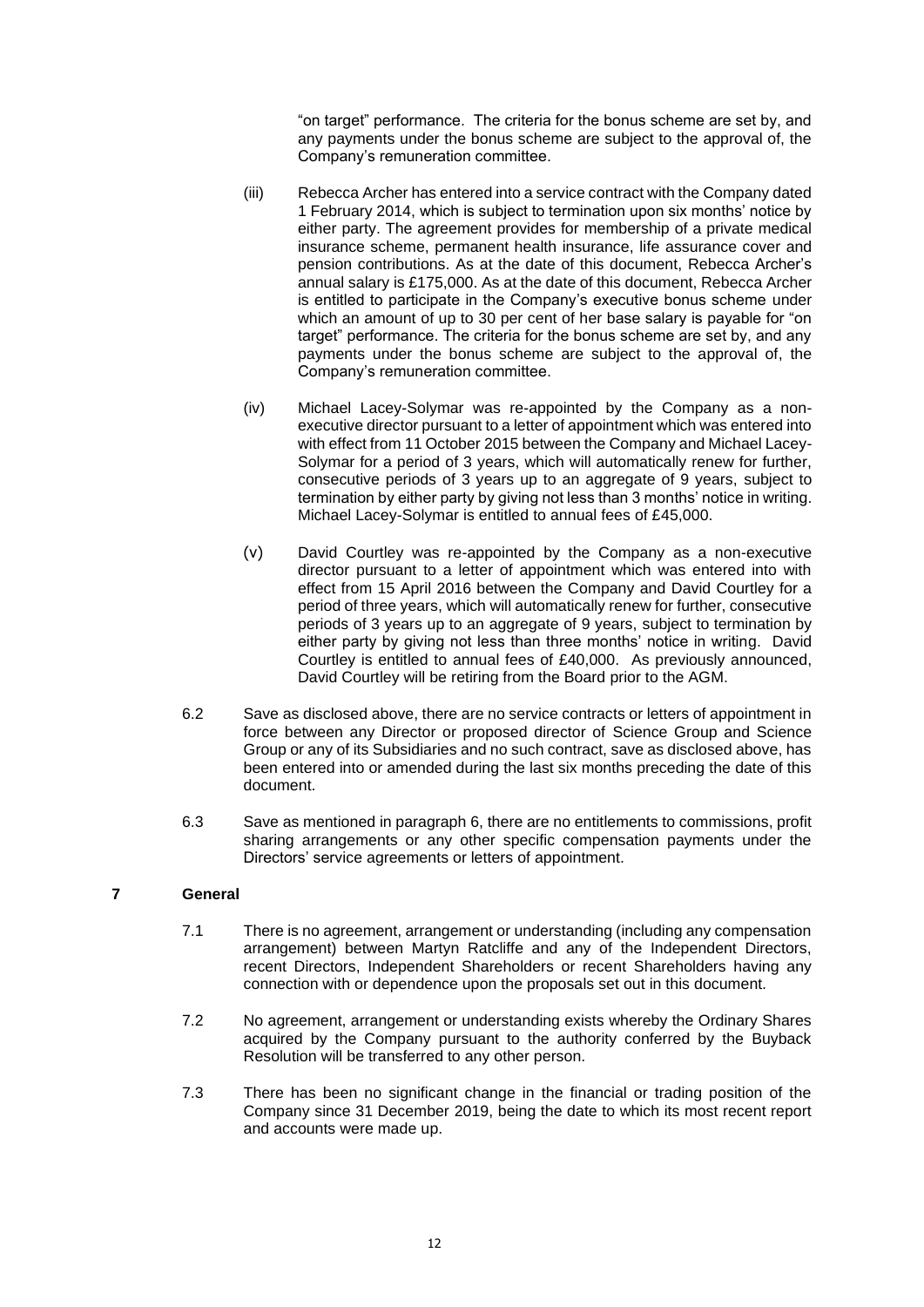#### **8 Material contracts**

The following are the only contracts (other than contracts entered into by a member of the Group in the ordinary course of business) which are or may be material and which have been entered into by any member of the Group within the two years immediately preceding the date of this document:

- 8.1 In connection with the acquisition of the Frontier business, Science Group entered into a subscription agreement with Frontier Smart Technologies Group Limited on 23 August 2019 under which Science Group subscribed £1.0 million for 4.0 million new ordinary shares in the capital of Frontier Smart Technologies Group Limited.
- 8.2 In connection with the acquisition of the Frontier business, Science Group entered into a standby facility with Frontier Smart Technologies Group Limited on 23 August 2019 under which, in the event that repayment of Frontier's bank facility was called, or the Frontier Board considered it appropriate to repay or prepay the bank facility for any reason, Science Group would make available to Frontier a replacement credit facility. The standby facility was not drawn and the standby facility is no longer in effect as the circumstances in which it could be drawn no longer exist.
- 8.3 In connection with the acquisition of the Frontier group, SG Bidco Limited entered into a merger implementation agreement with Frontier Smart Technologies Group Limited on 9 September 2019 under which, subject to shareholder approval and certain other conditions, Frontier Smart Technologies Group Limited would merge with and into SG Bidco Limited. The merger became effective on 11 October 2019. As a result of the merger, Science Group obtained full ownership of the Frontier business.
- 8.4 On 19 February 2019, Sagentia Limited finalised an extension to the loan facility entered into on 13 September 2016 with Lloyds Bank plc. The repayment date of the additional £4.75 million is the same as the current loan, September 2026. The other terms and conditions of the incremental loan are the same as the original facility.
- 8.5 On 19 February 2019, Sagentia Limited entered into an additional interest rate swap with Lloyds Bank plc to fix the effective interest rate of the incremental debt at 4.0%. This is 0.5% above the rate fixed via similar swap instruments in 2016 which remain in place at an effective rate for the original facility of 3.5%.

#### **9 Market quotations**

Set out below are the closing middle market quotations for an Ordinary Share for the first dealing day of each of the six months immediately preceding the date of this document and for 13 May 2020 (being the latest practicable date prior to the publication of this document):

| <b>Relevant Date</b> | <b>Share Price</b> |
|----------------------|--------------------|
| 2 December 2019      | 226.0p             |
| 2 January 2020       | 249.0p             |
| 3 February 2020      | 239.0p             |
| 2 March 2020         | 234.0p             |
| 1 April 2020         | 220.0p             |
| 1 May 2020           | 192.5p             |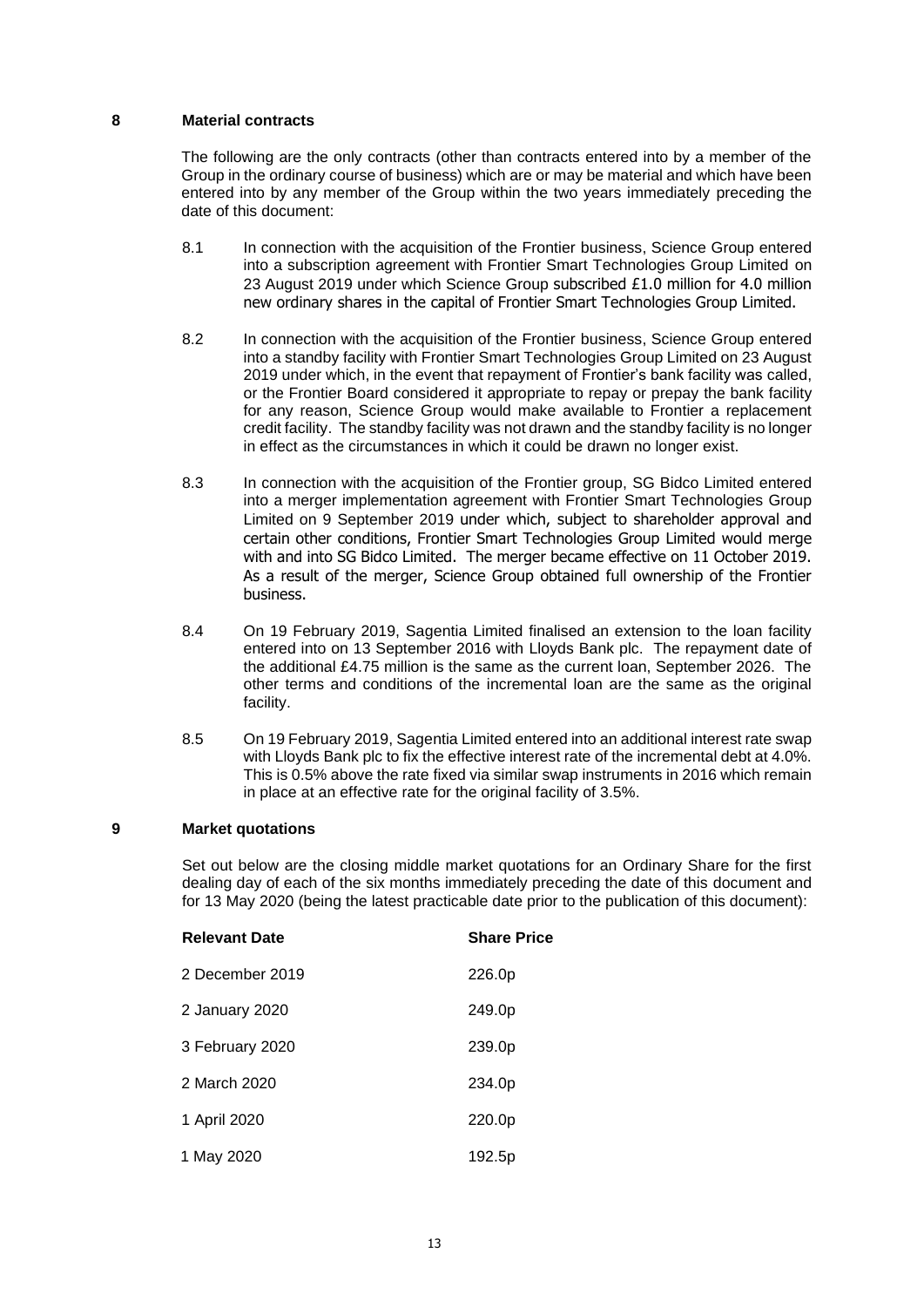13 May 2020 195.0p

#### **10 Panmure Gordon consent**

#### 10.1 Panmure Gordon consent

Panmure Gordon has given and not withdrawn its consent to the issue of this document with the inclusion of its name in the form and context in which it appears.

#### 10.2 Panmure Gordon relationships

Panmure Gordon currently acts as nominated adviser and broker to the Company, of which Martyn Ratcliffe is Chairman. Save as disclosed in this paragraph, Panmure Gordon has no other relationship, arrangement or understanding with Martyn Ratcliffe.

#### **11 Financial and other information**

The audited consolidated report and accounts of the Group for the year ended 31 December 2018 is available on the Company's website [\(http://www.sciencegroup.com/financial](http://www.sciencegroup.com/financial-reports/)[reports/\)](http://www.sciencegroup.com/financial-reports/) and incorporated into this document by reference.

The audited consolidated report and accounts of the Group for the year ended 31 December 2019 is enclosed with this Circular and incorporated into this document by reference.

The annual reports are available on and can be printed from the Company's website in "readonly" format. The Company Secretary will provide within two Business Days, without charge, to each person to whom a copy of this document has been delivered, upon their written or verbal request, a copy of any documents incorporated by reference in this document.

Requests for copies of any such document should be directed to the Company Secretary on the details below:

Company Secretary Science Group plc Harston Mill Royston Road Harston Cambridge CB22 7GG

+44 (0) 1223 875 200

Copies of any documents incorporated by reference in this document will not be provided to Shareholders or other recipients of this document unless such a request is made.

Save as set out above in this document, neither the contents of the Company's website, nor the contents of any website accessible from hyperlinks on the Company's website, are incorporated into, or form part of, this document.

#### **12 Documents available for inspection**

Copies of the following documents are available for inspection during usual business hours on any weekday (Saturdays, Sundays and public holidays excepted) at Harston Mill, Royston Road, Harston, Cambridge CB22 7GG from the date of this document until the date of the AGM and at the AGM from 15 minutes prior to its commencement until its conclusion:

(i) a copy of the Articles and proposed amendments;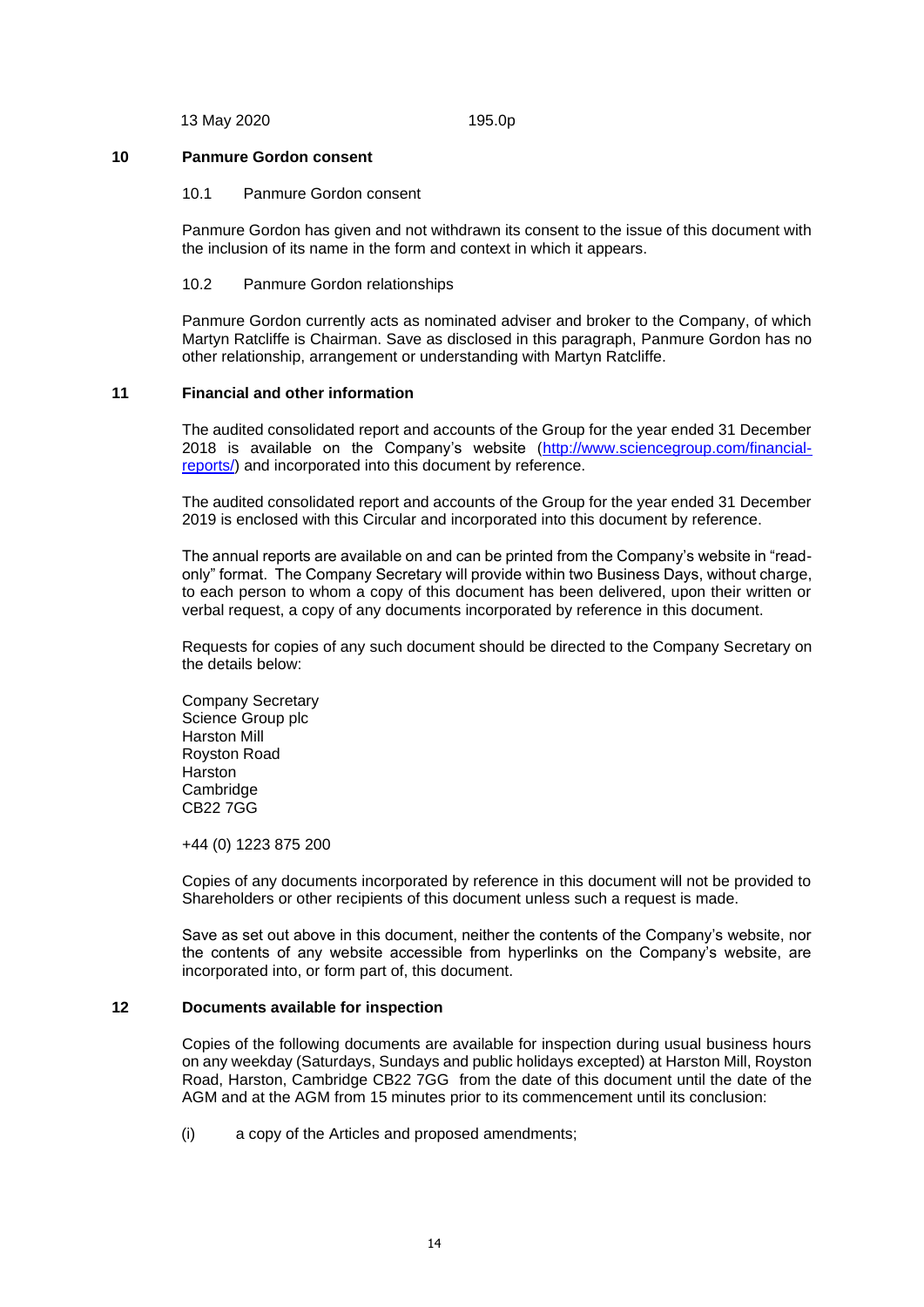- (ii) the published audited consolidated accounts of Science Group for the two financial years ended 31 December 2018 and 31 December 2019;
- (iii) the service contracts and letters of appointment referred to in paragraph 6 above;
- (iv) the written consent of Panmure Gordon referred to in paragraph 10 above;
- (v) a copy of the PSP Scheme rules and proposed amendments; and
- (vi) this document.

The above referenced items (i), (ii) and (vi) are available for review at [www.sciencegroup.com.](http://www.sciencegroup.com/)

Dated 15 May 2020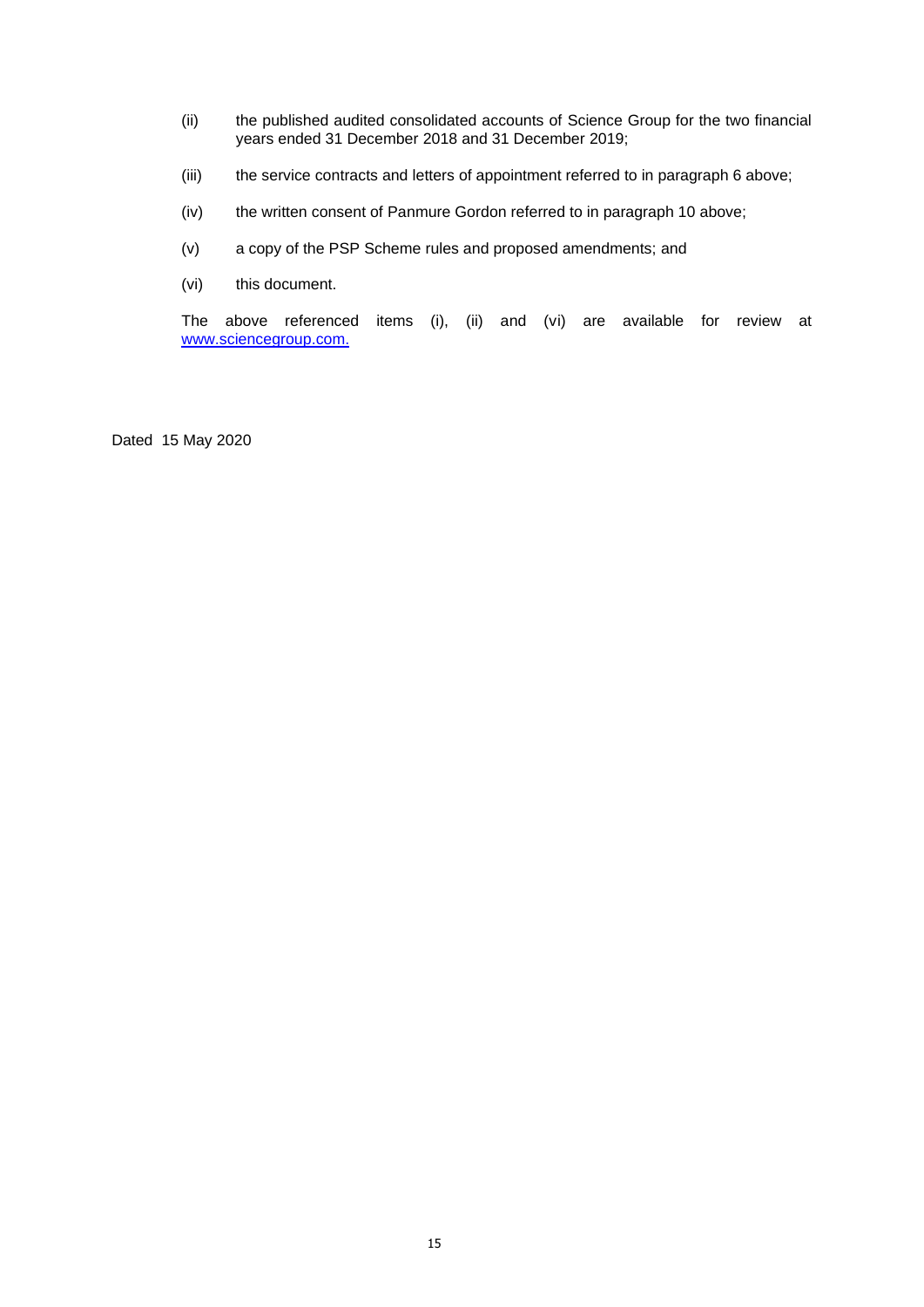# **DEFINITIONS**

The following definitions apply throughout this document and the accompanying Form of Proxy unless the context requires otherwise:

| Act                                            | the Companies Act 2006, as amended                                                                                                                                                                          |
|------------------------------------------------|-------------------------------------------------------------------------------------------------------------------------------------------------------------------------------------------------------------|
| <b>AIM</b>                                     | AIM, a market operated by London Stock Exchange                                                                                                                                                             |
| <b>Annual General Meeting or</b><br><b>AGM</b> | the annual general meeting of Science Group to be held at Harston<br>Mill, Royston Road, Harston, Cambridge, CB22 7GG at 9 a.m. on 24<br>April 2019, notice of which is set out at the end of this document |
| <b>Annual Report</b>                           | audited annual report and financial statements of the Company for<br>the year ended 31 December 2019                                                                                                        |
| <b>Approved Scheme</b>                         | the Company's approved executive share option scheme                                                                                                                                                        |
| <b>Articles</b>                                | the articles of association of the Company as in force from time to<br>time                                                                                                                                 |
| <b>Board</b>                                   | the board of directors of Science Group                                                                                                                                                                     |
| <b>Business Day</b>                            | a day other than a Saturday or Sunday or public holiday in England<br>and Wales on which banks are open in London for general<br>commercial business                                                        |
| <b>Buyback Authority</b>                       | the general authority to make market purchases being sought in the<br><b>Buyback Resolution</b>                                                                                                             |
| <b>Buyback Resolution</b>                      | the Resolution numbered 7 to be proposed at the Annual General<br>Meeting                                                                                                                                   |
| <b>Circular</b>                                | this circular to Shareholders                                                                                                                                                                               |
| <b>City Code or Takeover Code</b>              | the City Code on Takeovers and Mergers                                                                                                                                                                      |
| <b>Company or Science Group</b>                | Science Group plc, incorporated in England & Wales with<br>registration number 06536543 and whose registered office is at<br>Harston Mill, Royston Road, Harston, Cambridge, CB22 7GG United<br>Kingdom     |
| <b>Directors</b>                               | the directors of the Company listed in paragraph 2.1 of Part 2 of this<br>document                                                                                                                          |
| Form of Proxy                                  | the form of proxy accompanying this document to be used in<br>connection with the Annual General Meeting                                                                                                    |
| Group                                          | Science Group and its Subsidiaries from time to time                                                                                                                                                        |
| <b>Independent Directors</b>                   | the Directors other than Martyn Ratcliffe                                                                                                                                                                   |
| <b>Independent Shareholders</b>                | the Shareholders other than Martyn Ratcliffe                                                                                                                                                                |
| <b>London Stock Exchange</b>                   | London Stock Exchange plc                                                                                                                                                                                   |
| Liberum                                        | Liberum Capital Limited                                                                                                                                                                                     |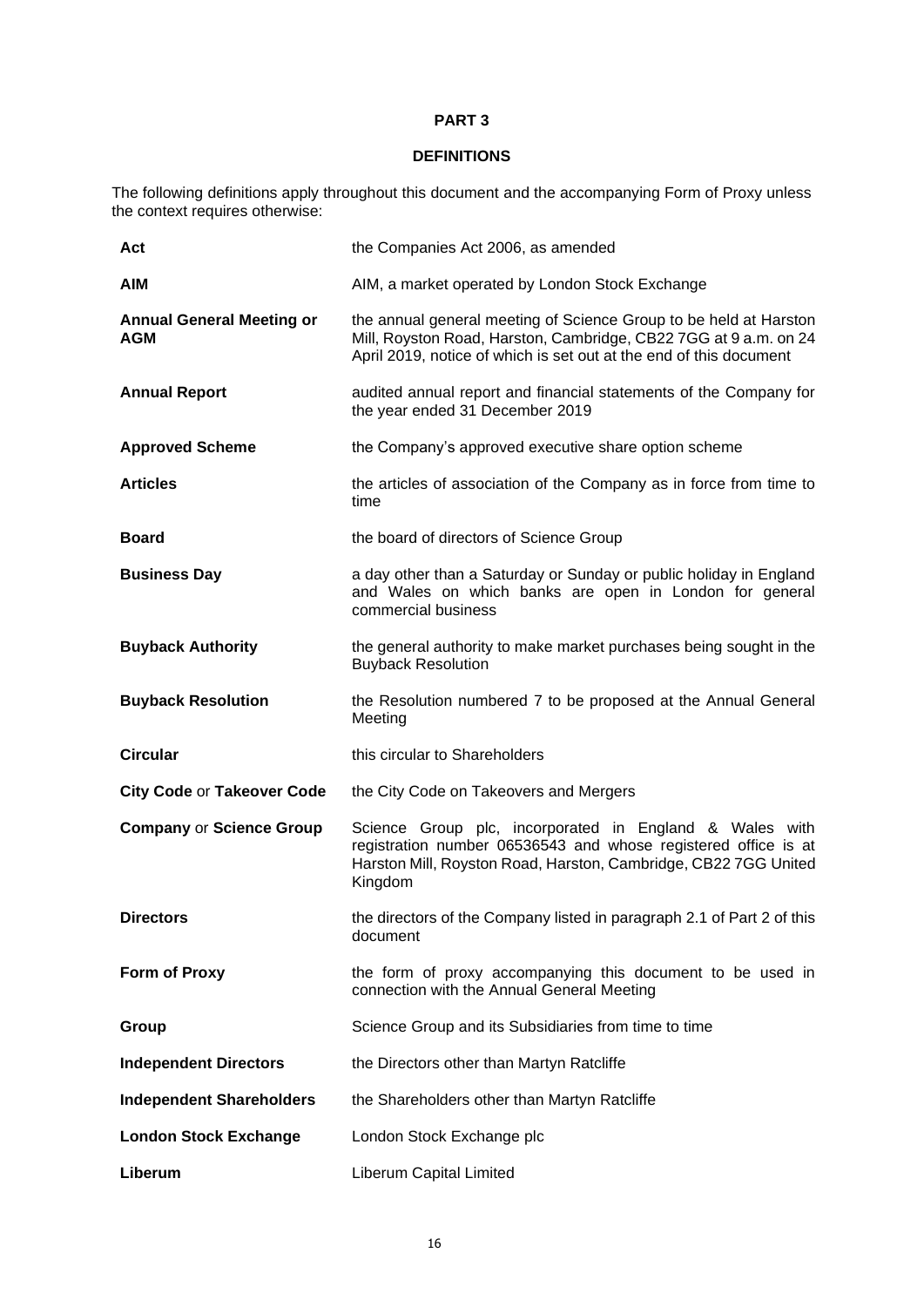| <b>Notice of Annual General</b><br><b>Meeting</b> | the notice of the Annual General Meeting which appears at the end<br>of this document                                                                                                                                                        |
|---------------------------------------------------|----------------------------------------------------------------------------------------------------------------------------------------------------------------------------------------------------------------------------------------------|
| <b>Ordinary Shares</b>                            | the ordinary shares of 1 penny each in Science Group                                                                                                                                                                                         |
| <b>Panel</b>                                      | the Panel on Takeovers and Mergers                                                                                                                                                                                                           |
| <b>Panel Waiver</b>                               | the waiver by the Panel, subject to approval by Independent<br>Shareholders voting on a poll, of the obligations under Rule 9 of the<br>City Code in respect of Martyn Ratcliffe in connection with the<br>exercise of the Buyback Authority |
| <b>Panmure Gordon</b>                             | Panmure Gordon (UK) Limited                                                                                                                                                                                                                  |
| <b>PSP Scheme</b>                                 | the Company's performance share plan scheme                                                                                                                                                                                                  |
| <b>Resolutions</b>                                | the resolutions to be proposed at the Annual General Meeting as set<br>out in the Notice of Annual General Meeting                                                                                                                           |
| <b>Share Option Schemes</b>                       | the Approved Scheme and the Unapproved Scheme and the PSP<br>Scheme                                                                                                                                                                          |
| <b>Shareholders</b>                               | holders of Ordinary Shares from time to time                                                                                                                                                                                                 |
| <b>Subsidiaries</b>                               | subsidiaries, interpreted in accordance with section 1159 of the Act                                                                                                                                                                         |
| <b>Unapproved Scheme</b>                          | the Company's unapproved executive share option scheme                                                                                                                                                                                       |
| <b>Waiver Resolution</b>                          | the Resolution numbered 8 concerning the waiver of obligations<br>under Rule 9 of the City Code to be proposed at the Annual General<br>Meeting in relation to the Buyback Authority                                                         |

References to time in this document are to London time, unless otherwise stated.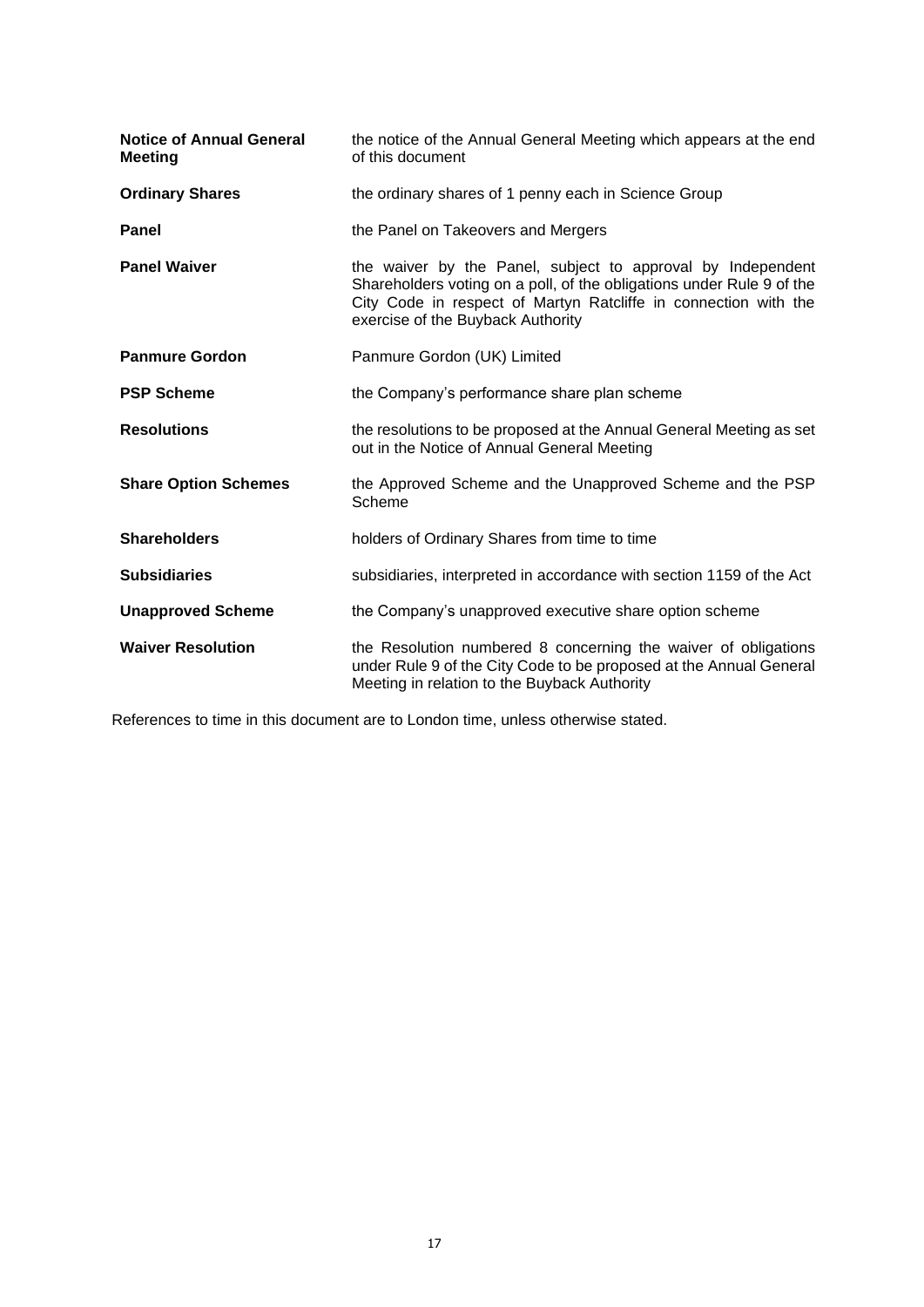# **SCIENCE GROUP PLC**

(incorporated and registered in England and Wales with number 06536543) **(the "Company")**

# **NOTICE OF ANNUAL GENERAL MEETING**

Notice is hereby given that an Annual General Meeting of the Company will be held at 17 Waterloo Place, London, SW1Y 4AR at 9 a.m. on 16 June 2020 for the purpose of considering and, if thought fit, passing the following resolutions, in the case of Resolutions 1 to 5 and 7 to 10 as Ordinary Resolutions (Resolution 8 being taken on a poll) and, in the case of Resolutions 6 and 11 as a Special Resolution.

#### **ORDINARY RESOLUTION**

**1 THAT** the Company's Annual Report and Financial Statements for the year ended 31 December 2019 be received and adopted.

#### **ORDINARY RESOLUTION**

**2 THAT** Grant Thornton UK LLP are re-appointed as auditor of the Company pursuant to section 489 of the Companies Act 2006 (the "**Act**") to hold office until the end of the next general meeting at which accounts are laid before the members of the Company and that the Directors are hereby authorised to set the auditors' remuneration.

#### **ORDINARY RESOLUTION**

**3 THAT** Daniel Edwards be re-elected as a Director of the Company.

#### **ORDINARY RESOLUTION**

**4 THAT** Rebecca Archer be re-elected as a Director of the Company.

#### **ORDINARY RESOLUTION**

- **5 THAT** in substitution for all subsisting authorities to the extent unused, the Directors be and they are hereby generally and unconditionally authorised in accordance with section 551 of the Companies Act 2006 (the "Act"), to exercise all the powers of the Company to allot relevant securities (as defined below) up to an aggregate nominal amount of £41,678.58 comprising equity securities (as defined in section 560 of the Act) and provided that:
	- (a) the authority hereby conferred shall (unless previously renewed or revoked) expire at the end of the next Annual General Meeting of the Company or, if earlier, 30 June 2021; save that
	- (b) the Company may before such expiry make an offer or agreement which would or might require relevant securities (as so defined) to be allotted after such expiry and the Directors may allot relevant securities (as so defined) in pursuance of such an offer or agreement as if the authority conferred hereby had not expired.

For the purposes of this resolution, "relevant securities" means:

- shares in the Company other than shares allotted pursuant to:
	- an employee share scheme (as defined by section 1166 of the Act):
	- a right to subscribe for shares in the Company where the grant of the right itself constituted a relevant security; or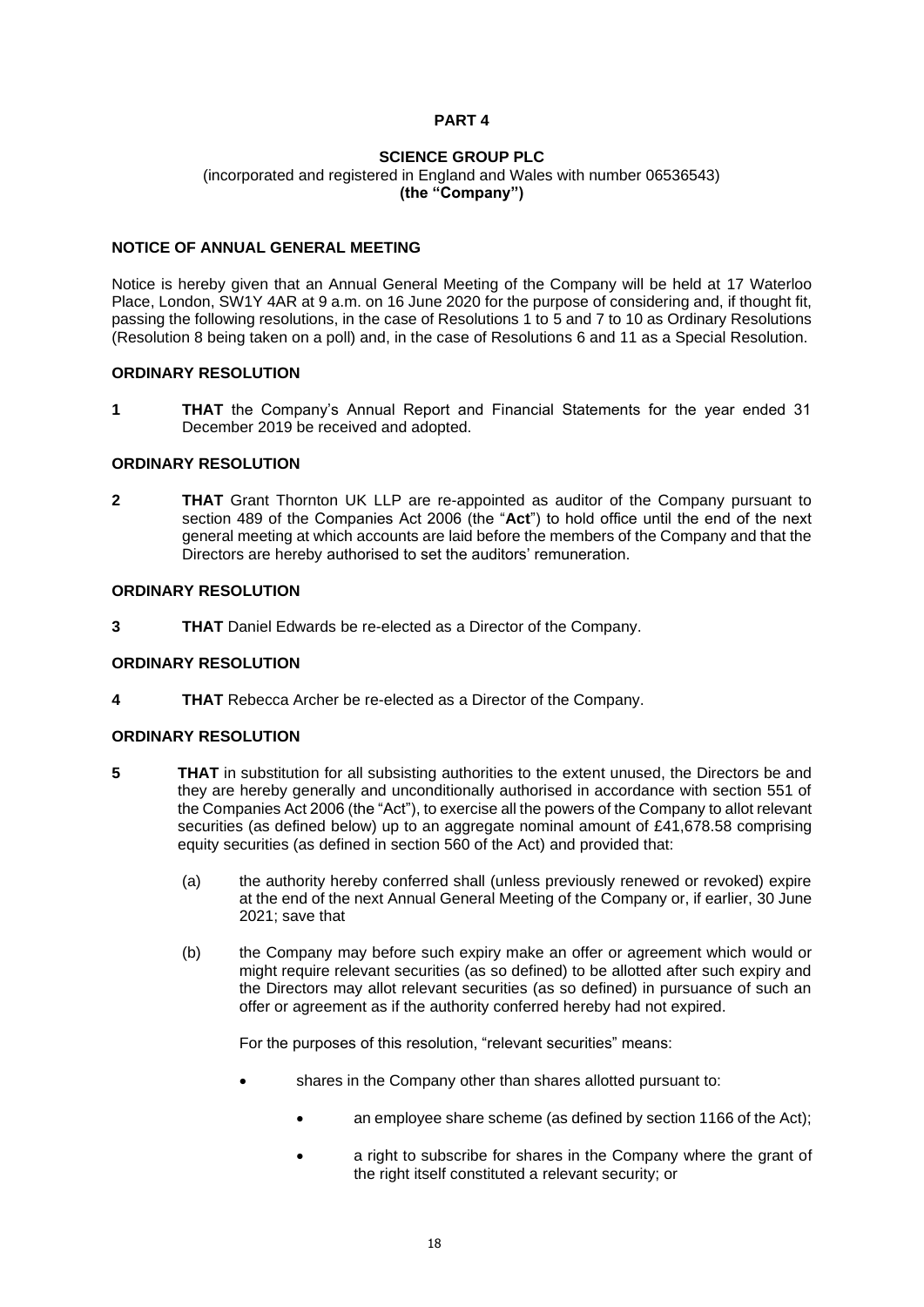- a right to convert securities into shares in the Company where the grant of the right itself constituted a relevant security; and
- any right to subscribe for or to convert any security into shares in the Company other than rights to subscribe for or convert any security into shares allotted pursuant to an employee share scheme (as defined by section 1166 of the Act). References to the allotment of relevant securities in the resolution include the grant of such rights.

## **SPECIAL RESOLUTION**

- **6 THAT,** in substitution for all subsisting authorities to the extent unused, the Directors be and they are hereby empowered to allot or make offers or agreements to allot equity securities (as defined in section 560 of the Companies Act 2006 (the "Act") for cash as if section 561 of the Act did not apply to:
	- (a) any allotment of equity securities of up to an aggregate nominal amount of £41,678.58; and
	- (b) the sale of treasury shares held by the Company up to an aggregate nominal value equal to the nominal value of the treasury shares held by the Company at the date of any such sales,

provided that the authority hereby conferred shall (unless previously renewed or revoked) expire at the end of the next Annual General Meeting of the Company or, if earlier, 30 June 2021, save that the Company may before such expiry make an offer or agreement which would or might require equity securities to be allotted after such expiry and the Directors may allot equity securities in pursuance of such an offer or agreement as if the authority conferred hereby had not expired.

## **ORDINARY RESOLUTION**

- **7 THAT** conditional upon the passing of Resolution 8, the Company be generally and unconditionally authorised, in accordance with section 701 of the Companies Act 2006 (the "Act") to make market purchases (within the meaning of section 693(4) of the Act) of Ordinary Shares of 1 pence each in the capital of the Company ("**Ordinary Shares**") on such terms as the Directors think fit, provided that:
	- (a) the maximum number of Ordinary Shares hereby authorised to be purchased is 4,167,858;
	- (b) the minimum price, exclusive of any expenses, which may be paid for an Ordinary Share is 1p;
	- (c) the maximum price, exclusive of any expenses, which may be paid for each Ordinary Share is an amount equal to the higher of: (a) 105 per cent. of the average of the middle market quotations for an Ordinary Share, as derived from the AIM Appendix of the Daily Official List of the London Stock Exchange, for the five business days immediately preceding the day on which the Ordinary Share is purchased; and (b) an amount equal to the higher of the price of the last independent trade of an Ordinary Share and the highest current bid for an Ordinary Share on the trading venue where the purchase is carried out; and

the authority hereby conferred shall, unless previously revoked or varied, expire at the end of the next Annual General Meeting of the Company or, if earlier, 30 June 2021 (except in relation to the purchase of Ordinary Shares the contract for which was concluded before the expiry of this authority and which will or may be executed wholly or partly after such expiry).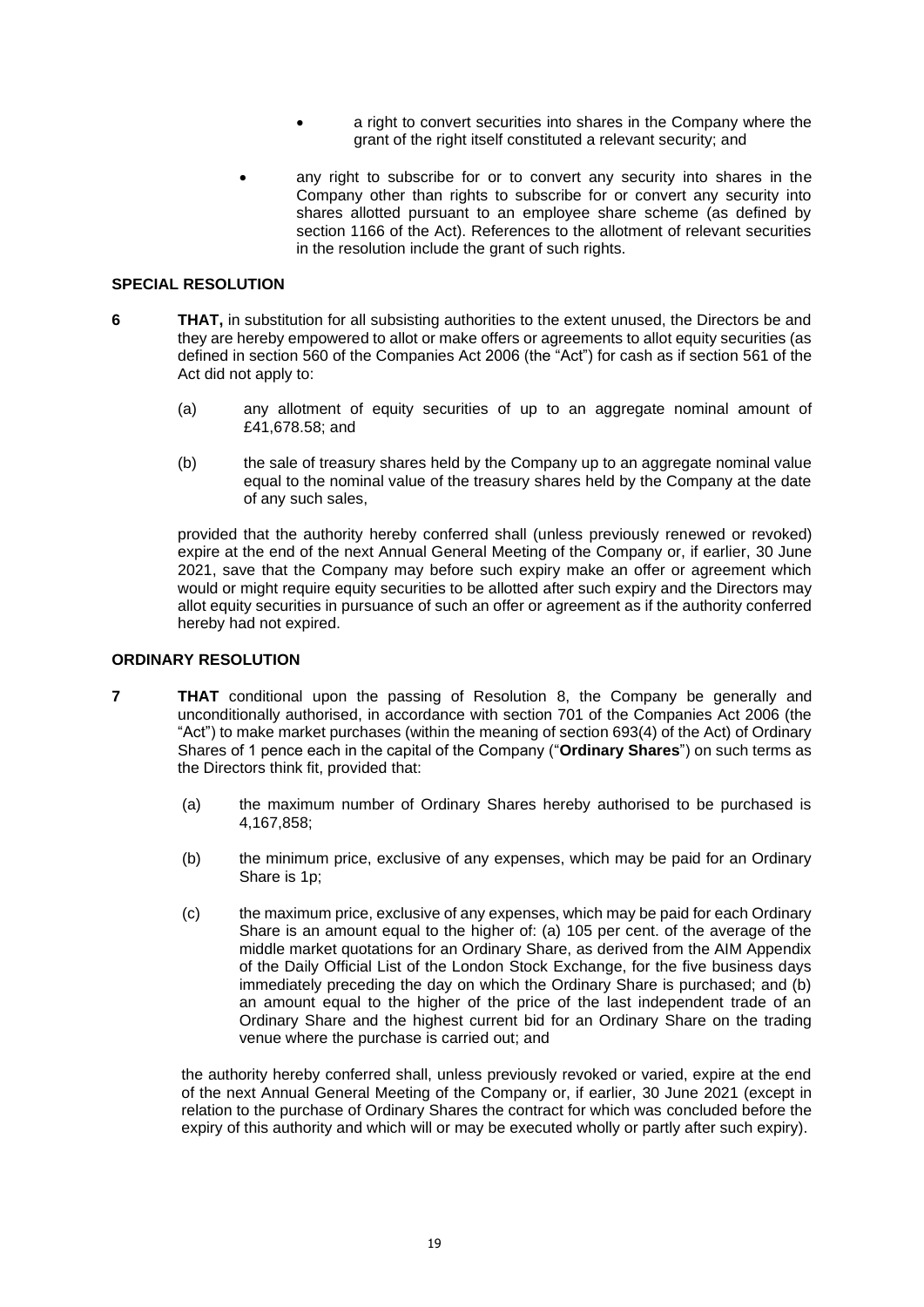## **ORDINARY RESOLUTION**

**8 THAT** the waiver granted by the Panel on Takeovers and Mergers of the obligation that would otherwise arise on Martyn Ratcliffe and all persons connected with him to make a mandatory offer to the shareholders of the Company pursuant to Rule 9 of the Takeover Code as a result of the exercise of the authority granted by Resolution 7 above allowing the Company to make market purchases of Ordinary Shares, be and is hereby approved.

> Note: In order to comply with the Takeover Code, Resolution 8 will be taken on a poll of Independent Shareholders, excluding Martyn Ratcliffe.

## **ORDINARY RESOLUTION**

**9 THAT** the definition of the Grant Period in the PSP Scheme is extended from 42 days to 90 days.

#### **ORDINARY RESOLUTION**

**10 THAT** the exceptional grant of 254,400 share options under the PSP Scheme to key senior Frontier employees in connection with the acquisition of Frontier Smart Technologies Group Limited shall be incremental to the plan limit defined in the PSP Scheme.

#### **SPECIAL RESOLUTION**

**11 THAT** with effect from the conclusion of the Annual General Meeting, the revised Articles will be adopted by the Company in substitution for, and to the exclusion of, the existing articles of association.

By Order of the Board **Harston Mill** Sarah Cole **Harston Mill** Sarah Cole **Harston Mill** Company Secretary **Harston Harston Harston** 15 May 2020 Cambridge

Royston Road CB22 7GG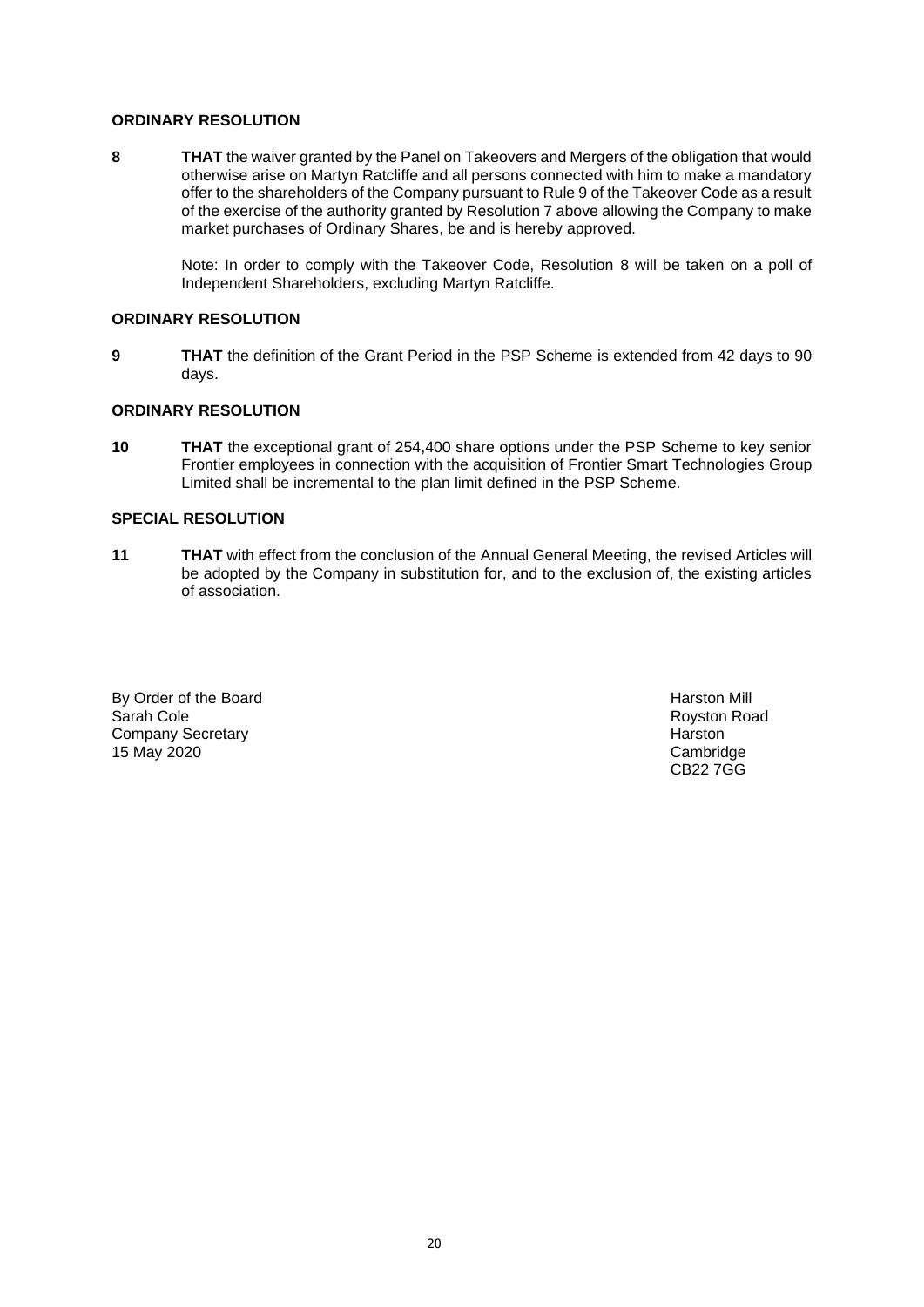## *Notes*

*1. Only holders of Ordinary Shares are entitled to attend and vote at this AGM. A Shareholder entitled to attend and vote is entitled to appoint a proxy or proxies to attend, speak and vote instead of him/her. A Shareholder may appoint more than one proxy provided that each proxy is appointed to exercise the rights attached to a different share or shares held by him. A proxy need not be a member of the Company. A Form of Proxy is enclosed with this notice and instructions for its completion are shown on the form. Forms of Proxy and any power of attorney or other authority, if any, under which it is signed or a duly certified copy of such power or authority should reach the office of the Company's registrars, Equiniti Limited, Aspect House, Spencer Road, Lancing, West Sussex BN99 6DA, by 9 a.m. on 12 June 2020. Completing a Form of Proxy does not prevent a Shareholder from attending and voting in person. A vote withheld option is provided on the Form of Proxy to enable you to instruct your proxy to abstain on any particular Resolution. However, it should be noted that a "vote withheld" is not a vote in law and will not be counted in the calculation of the proportion of the votes "For" and "Against" a Resolution.*

*A Shareholder must inform the Company's registrars in writing of any termination of the authority of a proxy.*

*A person to whom this notice is sent who is a person nominated under section 146 of the Companies Act 2006 to enjoy information rights (a "Nominated Person") may, under an agreement*  between him/her and the Shareholder by whom he/she was nominated, have a right to be appointed *(or to have someone else appointed) as a proxy for the AGM. If a Nominated Person has no such proxy appointment right or does not wish to exercise it, he/she may, under any such agreement, have a right to give instructions to the Shareholder as to the exercise of voting rights.*

*The statements of the rights of Shareholders in relation to the appointment of proxies in this notice do not apply to a Nominated Person. The rights of Shareholders in relation to the appointment of proxies can only be exercised by registered Shareholders of the Company. Nominated Persons are reminded that they should contact the registered holder of their shares (and not the Company) on matters relating to their investments in the Company.*

- *2. Under section 319A of the Companies Act 2006, a Shareholder attending the meeting has the right to ask questions in relation to the business of the meeting. The Company must cause to be answered any such question relating to the business being dealt with at the meeting but no such answer need be given if (a) to do so would interfere unduly with the preparation for the meeting or involve the disclosure of confidential information, (b) the answer has already been given on a*  website in the form of an answer to a question, or (c) it is undesirable in the interests of the *Company or the good order of the meeting that the question be answered.*
- *3. The Company specifies that only those Shareholders on the register of members as at 6.30 pm on 12 June 2020 (or, if the AGM is adjourned, 6.30 pm on the day two working days prior to the day of the adjourned meeting) shall be entitled to attend in person or by proxy and vote at the AGM in respect of the number of shares registered in their names at the time. Changes to entries on the ordinary register after 6.30 pm on 12 June 2020 shall be disregarded in determining the right of any person to attend or vote at the AGM.*
- *4. As at 13 May 2020 (being the last practicable date prior to publication of this notice) the Company's issued share capital consists of 42,062,035 Ordinary Shares carrying one vote each, of which 383,456 Ordinary Shares are held in treasury. A further 104,400 Ordinary Shares are held in the Frontier Employee Benefit Trust. The total voting rights in the Company as at 13 May 2020 are, therefore, 41,574,179.*
- *5. The following documents, which are available for inspection during normal business hours at the registered office of the Company on any weekday (Saturdays, Sundays and public holidays excluded in England and Wales) from the date of this document until the date of the AGM, will also be available for inspection at the place of the AGM from 8.45 a.m. on the day of the AGM until the conclusion of the AGM:*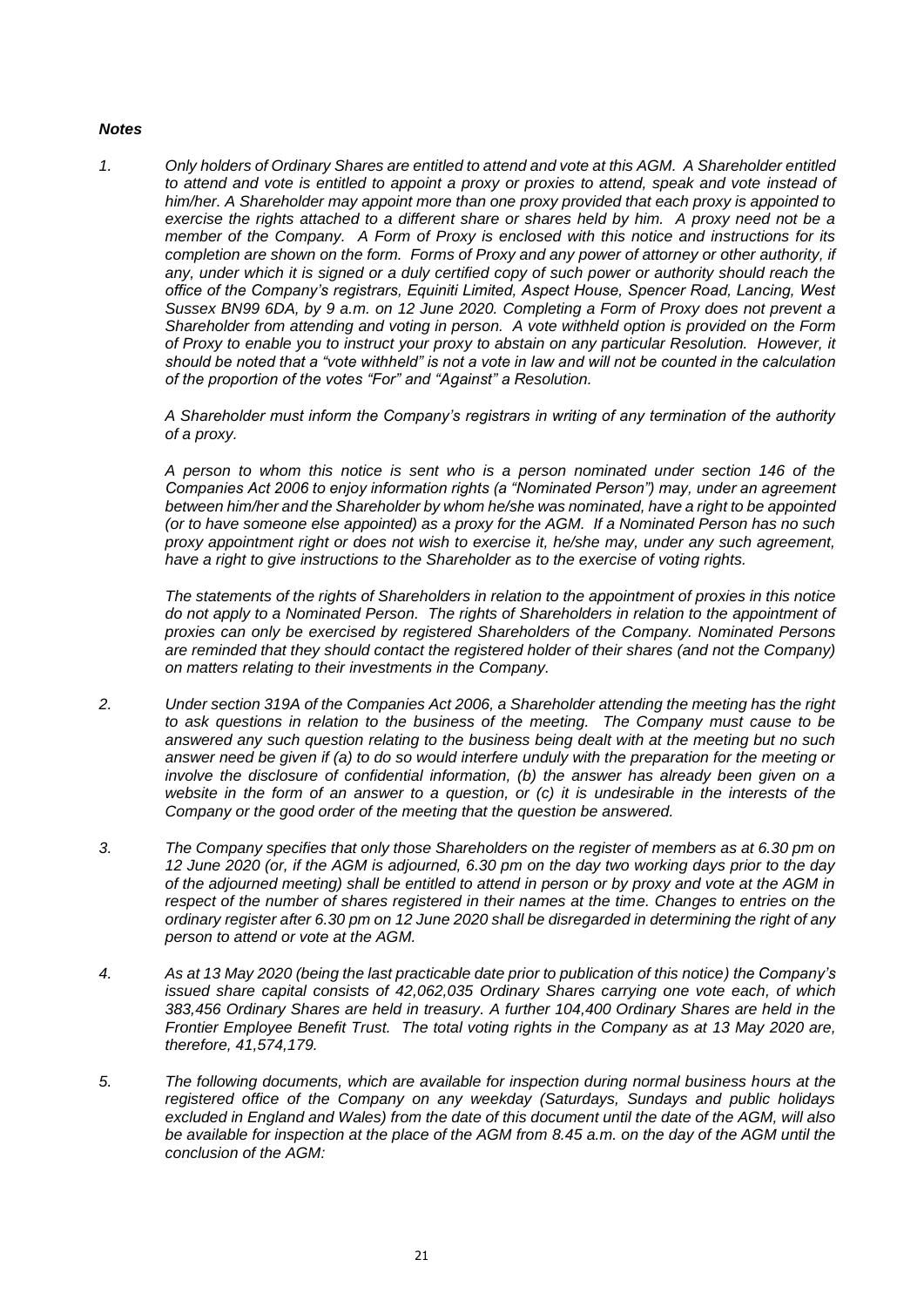- *(i) copies of the service contracts of the executive Directors under which they are employed by the Company and the letters of appointment (and other related documents) of the nonexecutive Directors;*
- *(ii) the published audited consolidated accounts of the Company for the two financial years ended 31 December 2018 and 31 December 2019;*
- *(iii) the written consent of Panmure Gordon referred to in paragraph 10 of Part 2 of the Circular;*
- *(iv) the Articles of the Company and proposed amendments; and*
- *(v) a copy of the PSP Scheme rules and proposed amendment.*
- *6. Any corporation which is a Shareholder can appoint one or more corporate representatives who may exercise on its behalf of all its powers as a Shareholder provided that they do not do so in relation to the same shares.*
- *7. A copy of this notice can be found on the Company's website [\(www.sciencegroup.com\)](http://www.sciencegroup.com/)*.
- *8. You may not use any electronic address provided either in this notice or in any related documents (including the Form of Proxy) to communicate with the Company for any purposes other than those expressly stated.*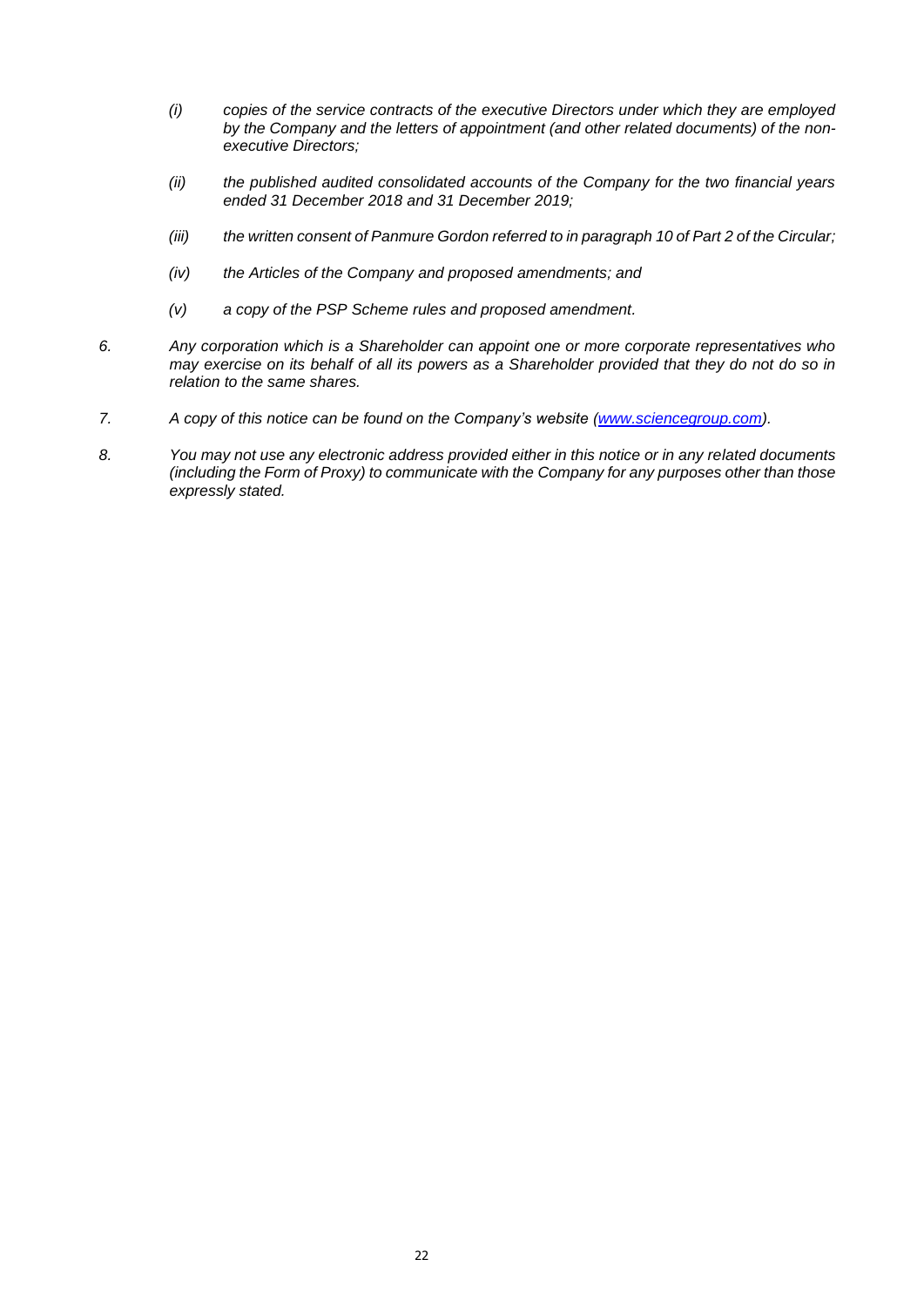# **FOR USE BY THE HOLDERS OF ORDINARY SHARES**

## **Science Group plc**

(incorporated and registered in England and Wales with number 06536543)

**(the "Company")**

#### **FORM OF PROXY**

For use at the Annual General Meeting convened for 9 a.m. on 16 June 2020 at 17 Waterloo Place, London, SW1Y 4AR.

I/We ………………………………………………………………………

Of ………………………………………………………………………...

being a member/members of the Company hereby appoint (see Note 1)

whom failing the Chairman of the meeting to be my/our proxy and to attend and vote for me/us on my/our behalf at the above mentioned Annual General Meeting of the Company and at any adjournment thereof. My/our proxy is to vote as indicated below with an '**X**' in respect of the Resolutions set out in the Notice of Annual General Meeting (see Note 2):

| Resolution     |                                                                                                                                                 | <b>FOR</b> | <b>AGAINST</b> | <b>ABSTAIN</b> |
|----------------|-------------------------------------------------------------------------------------------------------------------------------------------------|------------|----------------|----------------|
|                | To receive and adopt the Company's Annual Report and<br>Financial Statements for the year ended 31 December<br>2019                             |            |                |                |
| 2              | To re-appoint Grant Thornton UK LLP as auditors to the<br>Company and to authorise the Directors to set the auditors'<br>remuneration           |            |                |                |
| 3              | To re-elect Daniel Edwards as a Director of the Company                                                                                         |            |                |                |
| 4              | To re-elect Rebecca Archer as a Director of the Company                                                                                         |            |                |                |
| 5              | To authorise the Directors to allot shares under section 551<br>Companies Act 2006                                                              |            |                |                |
| 6              | <b>Special Resolution:</b><br>To dis-apply statutory pre-emption rights under section<br>560(1) Companies Act 2006                              |            |                |                |
| $\overline{7}$ | To authorise the Directors to make market purchases of<br>company shares                                                                        |            |                |                |
| 8              | To approve the waiver of Rule 9 of the Takeover Code as<br>granted by the Panel on Takeovers and Mergers in respect<br>of the buyback authority |            |                |                |
| 9              | To approve the amendment of the definition of Grant<br>Period in the PSP Scheme                                                                 |            |                |                |
| 10             | To approve the exceptional grant of share options being<br>incremental to the plan limit defined in the PSP Scheme                              |            |                |                |
| 11             | <b>Special Resolution:</b><br>To approve the adoption by the Company of the revised<br>Articles.                                                |            |                |                |

For an indication of numbers attending only, please advise whether you currently expect to attend the AGM Yes / No

Signed or sealed (see Note 3) …………………………… Dated………………. 2020

**Please return this Proxy Form to Equiniti Limited, Aspect House, Spencer Road, Lancing, West Sussex BN99 6DA so as to arrive by no later than 9 a.m. on 12 June 2020.**